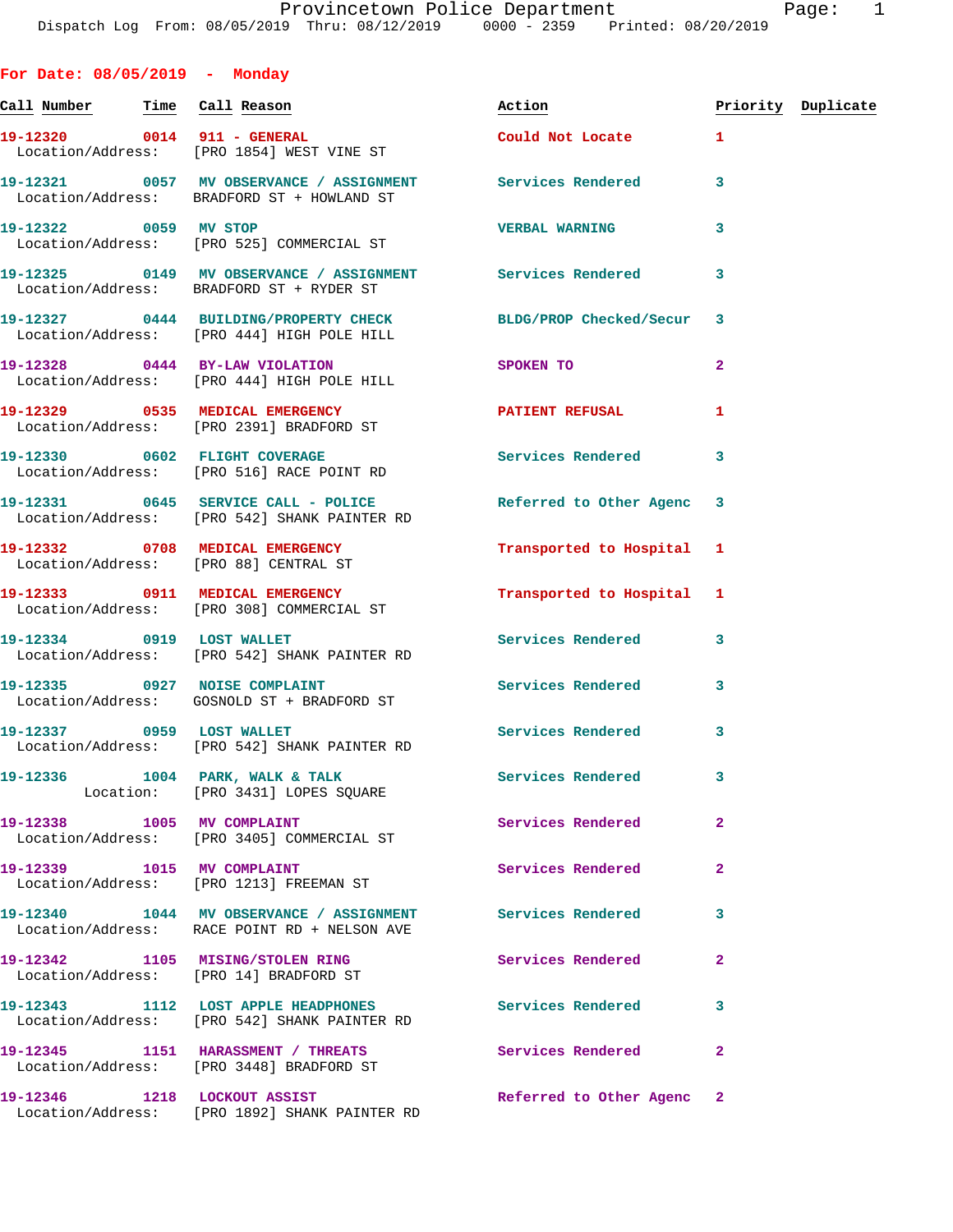|                                                                 | Provincetown Police Department<br>Dispatch Log From: 08/05/2019 Thru: 08/12/2019 0000 - 2359 Printed: 08/20/2019 |                           |                | Page: 2 |  |
|-----------------------------------------------------------------|------------------------------------------------------------------------------------------------------------------|---------------------------|----------------|---------|--|
|                                                                 | 19-12347 1221 FOLLOW UP<br>Location/Address: [PRO 14] BRADFORD ST                                                | FOLLOW UP                 | $\overline{2}$ |         |  |
| 19-12348 1231 HAZARDS                                           | Location/Address: PRISCILLA ALDEN RD + BRADFORD ST                                                               | Referred to Other Agenc 2 |                |         |  |
|                                                                 | 19-12351 1331 MV DISABLED<br>Location/Address: [PRO 3004] BRADFORD ST                                            | No Action Required 2      |                |         |  |
|                                                                 | 19-12352 1436 MEDICAL EMERGENCY<br>Location/Address: [PRO 1615] BANGS ST                                         | PATIENT REFUSAL           | $\mathbf{1}$   |         |  |
|                                                                 | 19-12353 1438 BIKE - GENERAL<br>Location/Address: [PRO 3314] COMMERCIAL ST                                       | <b>GONE ON ARRIVAL</b>    | $\mathbf{2}$   |         |  |
|                                                                 | 19-12354 1442 HAZARDS<br>Location/Address: JEROME SMITH RD + ALDEN ST                                            | Referred to Other Agenc 2 |                |         |  |
| 19-12355 1505 FOLLOW UP                                         | Location/Address: [PRO 1403] NELSON AVE                                                                          | SPOKEN TO                 | $\mathbf{2}$   |         |  |
|                                                                 | 19-12356 1534 MV COMPLAINT<br>Location/Address: [PRO 116] COMMERCIAL ST                                          | Could Not Locate 2        |                |         |  |
|                                                                 | 19-12358 1603 MEDICAL EMERGENCY<br>Location/Address: [PRO 2419] COMMERCIAL ST                                    | Transported to Hospital 1 |                | 3       |  |
|                                                                 | 19-12359 1613 MEDICAL EMERGENCY PATIENT REFUSAL<br>Location/Address: [PRO 1734] HOLWAY AVE                       |                           | 1              |         |  |
|                                                                 | 19-12360 1644 PARK, WALK & TALK 1992 Services Rendered 3<br>Location/Address: [PRO 105] COMMERCIAL ST            |                           |                |         |  |
|                                                                 | 19-12362 1701 BIKE - ACCIDENT<br>Location/Address: [PRO 517] RACE POINT RD                                       | Transported to Hospital 1 |                |         |  |
|                                                                 | 19-12363 1709 SERVICE CALL - POLICE 3 Services Rendered 3<br>Location/Address: [PRO 542] SHANK PAINTER RD        |                           |                |         |  |
|                                                                 | 19-12364 1736 MEDICAL EMERGENCY<br>Location/Address: [PRO 440] HARRY KEMP WAY                                    | Transported to Hospital 1 |                |         |  |
| 19-12365 1758 MV STOP<br>Location/Address: [PRO 2479] ROUTE 6   |                                                                                                                  | VERBAL WARNING 3          |                |         |  |
| Location/Address: [PRO 574] WINSLOW ST                          | 19-12366 1833 LOST PROPERTY                                                                                      | Services Rendered         | $\mathbf{3}$   |         |  |
|                                                                 | 19-12367 1839 STREET PERFORMER COMPLAINT Services Rendered 3<br>Location/Address: [PRO 105] COMMERCIAL ST        |                           |                |         |  |
|                                                                 | 19-12368 1842 911 - GENERAL<br>Location/Address: [PRO 2997] COMMERCIAL ST                                        | Services Rendered         | 1              |         |  |
|                                                                 | 19-12369 1911 STREET PERFORMER COMPLAINT SPOKEN TO<br>Location/Address: [PRO 3432] COMMERCIAL ST                 |                           | 3              |         |  |
|                                                                 | 19-12370 1937 DISTURBANCE - FIGHT / ARGUMENT Peace Restored<br>Location/Address: [PRO 165] COMMERCIAL ST         |                           | 1              |         |  |
|                                                                 | 19-12371 1949 MEDICAL EMERGENCY<br>Location/Address: [PRO 1048] PEARL ST                                         | Transported to Hospital 1 |                |         |  |
| 19-12373 2009 ASSIST CITIZEN<br>Location/Address: COMMERCIAL ST |                                                                                                                  | Services Rendered         | 3              |         |  |
|                                                                 | 19-12376 2111 ALARM - GENERAL<br>Location/Address: [PRO 4136] BRADFORD ST                                        | Services Rendered         | 1              |         |  |
|                                                                 | 19-12378 2208 BUILDING/PROPERTY CHECK<br>Location/Address: [PRO 526] RYDER ST EXT                                | BLDG/PROP Checked/Secur 3 |                |         |  |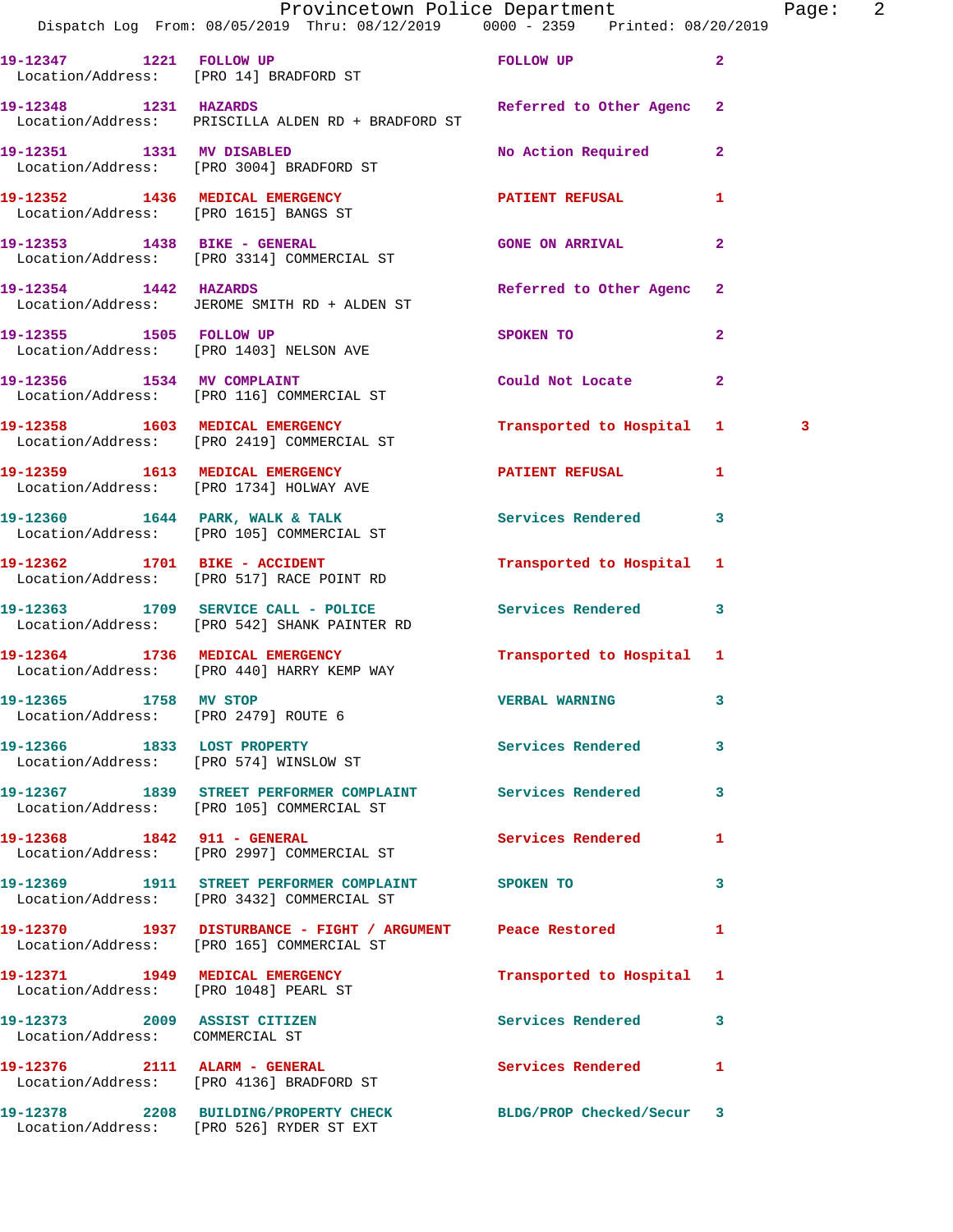|                                      | Provincetown Police Department<br>Dispatch Log From: 08/05/2019 Thru: 08/12/2019 0000 - 2359 Printed: 08/20/2019 |                           |                |
|--------------------------------------|------------------------------------------------------------------------------------------------------------------|---------------------------|----------------|
|                                      | 19-12380 2211 BUILDING/PROPERTY CHECK BLDG/PROP Checked/Secur 3<br>Location/Address: [PRO 3259] MACMILLAN WHARF  |                           |                |
|                                      | 19-12381 2212 BUILDING/PROPERTY CHECK BLDG/PROP Checked/Secur 3<br>Location/Address: [PRO 433] RYDER ST EXT      |                           |                |
|                                      | 19-12382 2340 BUILDING/PROPERTY CHECK<br>Location/Address: [PRO 3259] MACMILLAN WHARF                            | Services Rendered         | 3              |
|                                      |                                                                                                                  |                           | 3              |
| For Date: $08/06/2019$ - Tuesday     |                                                                                                                  |                           |                |
|                                      | 19-12385 0017 BAR CHECK<br>Location/Address: [PRO 3443] COMMERCIAL ST                                            | <b>Services Rendered</b>  | 3              |
|                                      | 19-12386 0032 BY-LAW VIOLATION<br>Location/Address: [PRO 106] COMMERCIAL ST                                      | SPOKEN TO                 | $\overline{2}$ |
| 19-12387 0048 MV STOP                | Location/Address: COMMERCIAL ST + WASHINGTON AVE                                                                 | <b>VERBAL WARNING</b>     | 3              |
|                                      | 19-12389 0059 DISTURBANCE - FIGHT / ARGUMENT Peace Restored<br>Location/Address: [PRO 300] COMMERCIAL ST         |                           | 1              |
|                                      | 19-12390 0102 MEDICAL EMERGENCY<br>Location/Address: [PRO 208] COMMERCIAL ST                                     | Transported to Hospital 1 |                |
|                                      | 19-12391 0133 MV OBSERVANCE / ASSIGNMENT Services Rendered 3<br>Location/Address: BRADFORD ST + HOWLAND ST       |                           |                |
|                                      | 19-12392 0138 MV STOP<br>Location/Address: BRADFORD ST + THISTLEMORE RD                                          | Citation / Warning Issu   | $\mathbf{3}$   |
| 19-12393 0323 MV DISABLED            | Location/Address: NICKERSON ST + CREEK RD                                                                        | SPOKEN TO                 | $\overline{2}$ |
| Location/Address: ROUTE 6 + SNAIL RD | 19-12394 0442 MV OBSERVANCE / ASSIGNMENT Services Rendered                                                       |                           | 3              |
|                                      | 19-12395 0604 FLIGHT COVERAGE<br>Location/Address: [PRO 516] RACE POINT RD                                       | <b>Services Rendered</b>  | 3              |
|                                      | 19-12397 0744 PARKING COMPLAINT<br>Location/Address: NELSON AVE + RACE POINT RD                                  | SPOKEN TO                 | 3              |
|                                      | 19-12398 0756 SUSPICIOUS ACTIVITY<br>Location/Address: [PRO 3296] SHANK PAINTER RD                               | SPOKEN TO                 | $\mathbf{2}$   |
| 19-12399 0835 BIKE - GENERAL         | Location/Address: [PRO 526] RYDER ST EXT                                                                         | Services Rendered         | $\mathbf{2}$   |
| 19-12400 0836 BIKE - GENERAL         | Location/Address: [PRO 2500] COMMERCIAL ST                                                                       | Could Not Locate          | $\overline{2}$ |
|                                      | 19-12401 0856 DISORDERLY<br>Location/Address: STANDISH ST + BRADFORD ST                                          | SPOKEN TO                 | 1              |
|                                      | 19-12402 0936 PARKING COMPLAINT<br>Location/Address: [PRO 1528] BROWNE ST                                        | Citation / Warning Issu 3 |                |
|                                      | 19-12403 1044 PARK, WALK & TALK<br>Location/Address: [PRO 2500] COMMERCIAL ST                                    | Services Rendered         | 3              |
| 19-12404 1057 GENERAL INFO           | Location/Address: [PRO 447] JEROME SMITH RD                                                                      | Services Rendered 3       |                |
| 19-12405 1122 MV COLLISION           |                                                                                                                  | SPOKEN TO                 | 1              |

Page: 3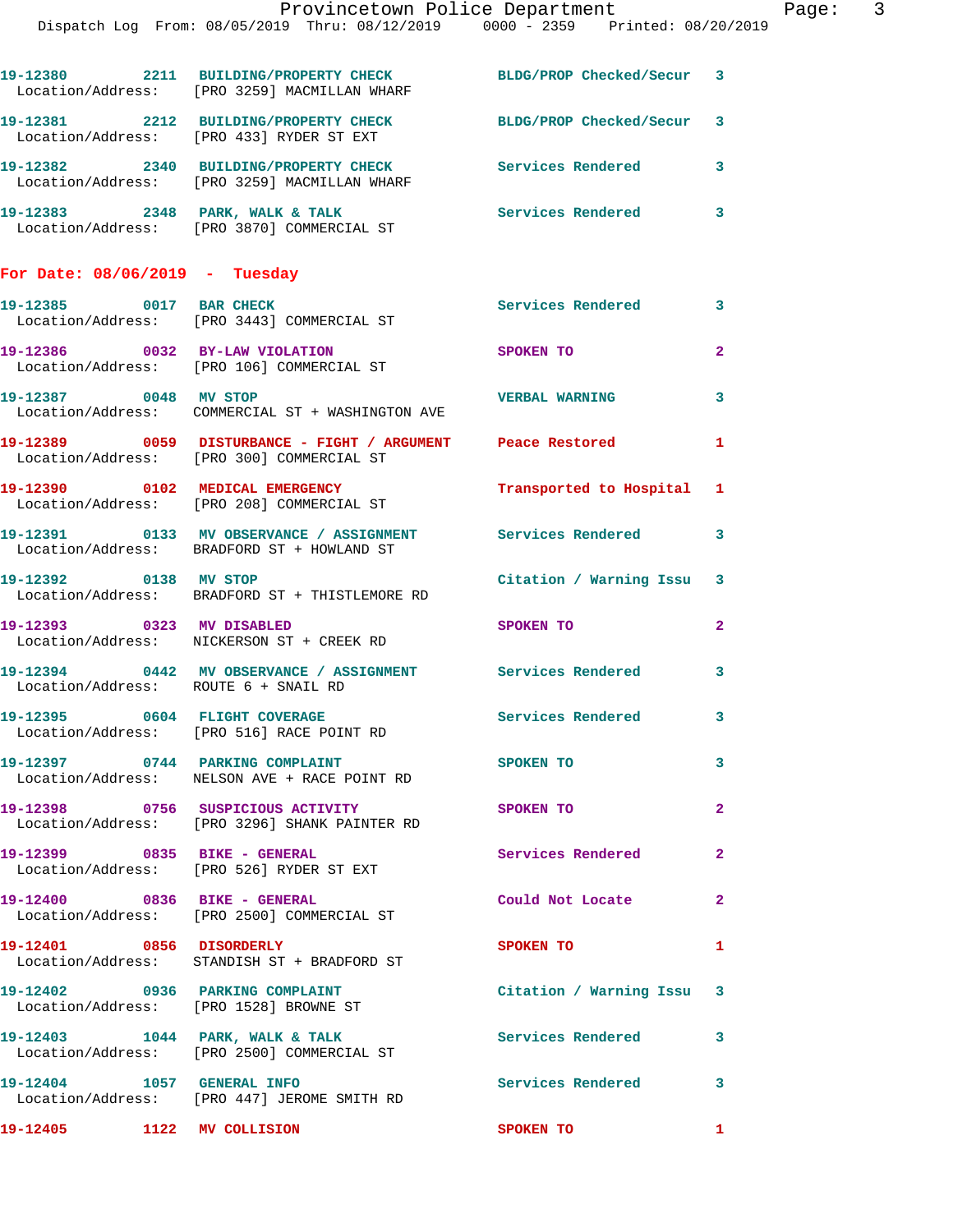|                             | Provincetown Police Department Page: 4<br>Dispatch Log From: 08/05/2019 Thru: 08/12/2019 0000 - 2359 Printed: 08/20/2019 |                           |                |
|-----------------------------|--------------------------------------------------------------------------------------------------------------------------|---------------------------|----------------|
|                             | Location/Address: [PRO 290] COMMERCIAL ST                                                                                |                           |                |
|                             | 19-12407 1130 MEDICAL EMERGENCY<br>  Location/Address: [PRO 1288] BRADFORD ST                                            | PATIENT REFUSAL 1         |                |
|                             | 19-12408 1133 ALARM - GENERAL TRISP False Alarm<br>Location/Address: [PRO 3204] COMMERCIAL ST                            |                           | 1              |
| Refer To Accident: 19-58-AC | 19-12409 1156 MV COLLISION<br>Location/Address: [PRO 3296] SHANK PAINTER RD                                              | Vehicle Towed 1           |                |
|                             | 19-12410 1202 MEDICAL EMERGENCY PATIENT REFUSAL<br>Location/Address: [PRO 2352] BRADFORD ST                              |                           | 1              |
|                             | 19-12411 1205 ANIMAL CALL<br>Location/Address: [PRO 3099] SHANK PAINTER RD                                               | <b>GONE ON ARRIVAL</b>    | $\overline{2}$ |
|                             | 19-12413 1221 ANIMAL CALL<br>Location/Address: [PRO 1936] SOPER ST                                                       | SPOKEN TO                 | $\mathbf{2}$   |
|                             | 19-12414 1224 LOST PROPERTY<br>Location/Address: [PRO 253] COMMERCIAL ST                                                 | SPOKEN TO                 | $\mathbf{3}$   |
|                             | 19-12415 1231 LOST PROPERTY<br>Location/Address: [PRO 542] SHANK PAINTER RD                                              | Services Rendered 3       |                |
|                             | 19-12416 1247 MEDICAL EMERGENCY<br>Location/Address: [PRO 488] MAYFLOWER ST                                              | Transported to Hospital 1 |                |
|                             | 19-12417 1315 MV HIT & RUN<br>Location/Address: [PRO 49] BRADFORD ST                                                     | Services Rendered 2       |                |
|                             | 19-12418 1334 PARKING COMPLAINT Canada Citation / Warning Issu 3<br>Location/Address: [PRO 3456] RYDER ST EXT            |                           |                |
|                             | 19-12419 1342 PARKING COMPLAINT Canada Citation / Warning Issu 3<br>Location/Address: [PRO 3437] MONTELLO ST             |                           |                |
|                             | 19-12420 1419 TRAFFIC CONTROL Services Rendered 3<br>Location/Address: SHANK PAINTER RD + JEROME SMITH RD                |                           |                |
|                             | 19-12422 1451 COMPLAINT - GENERAL<br>Location/Address: [PRO 272] COMMERCIAL ST                                           | SPOKEN TO                 |                |
|                             | 19-12421 1452 MEDICAL EMERGENCY PATIENT REFUSAL<br>Location/Address: [PRO 442] HARRY KEMP WAY                            |                           | 1              |
|                             | 19-12423 1528 PARK, WALK & TALK<br>Location/Address: [PRO 105] COMMERCIAL ST                                             | Services Rendered 3       |                |
|                             | 19-12424 1557 ASSIST CITIZEN<br>Location/Address: ROUTE 6 + SHANK PAINTER RD                                             | <b>Services Rendered</b>  | $\mathbf{3}$   |
|                             | 19-12425 1609 MEDICAL EMERGENCY<br>Location/Address: [PRO 3222] ALDEN ST                                                 | Transported to Hospital 1 |                |
|                             | 19-12426 1759 ANIMAL CALL<br>Location/Address: [PRO 2206] PILGRIMS LANDING                                               | Referred to Other Agenc 2 |                |
|                             | 19-12428 1826 ALARM - FIRE<br>Location/Address: [PRO 2702] COMMERCIAL ST                                                 | False Alarm               | $\mathbf{1}$   |
|                             | 19-12430   1905   ANIMAL CALL<br>Location/Address: [PRO 2520] PRINCE ST                                                  | Services Rendered 2       |                |
|                             | 19-12431 1932 NOISE COMPLAINT<br>Location/Address: [PRO 2935] COMMERCIAL ST                                              | SPOKEN TO                 | $\sim$ 3       |
|                             | 19-12432 1949 BUILDING/PROPERTY CHECK BLDG/PROP Checked/Secur 3<br>Location/Address: [PRO 539] SHANK PAINTER RD          |                           |                |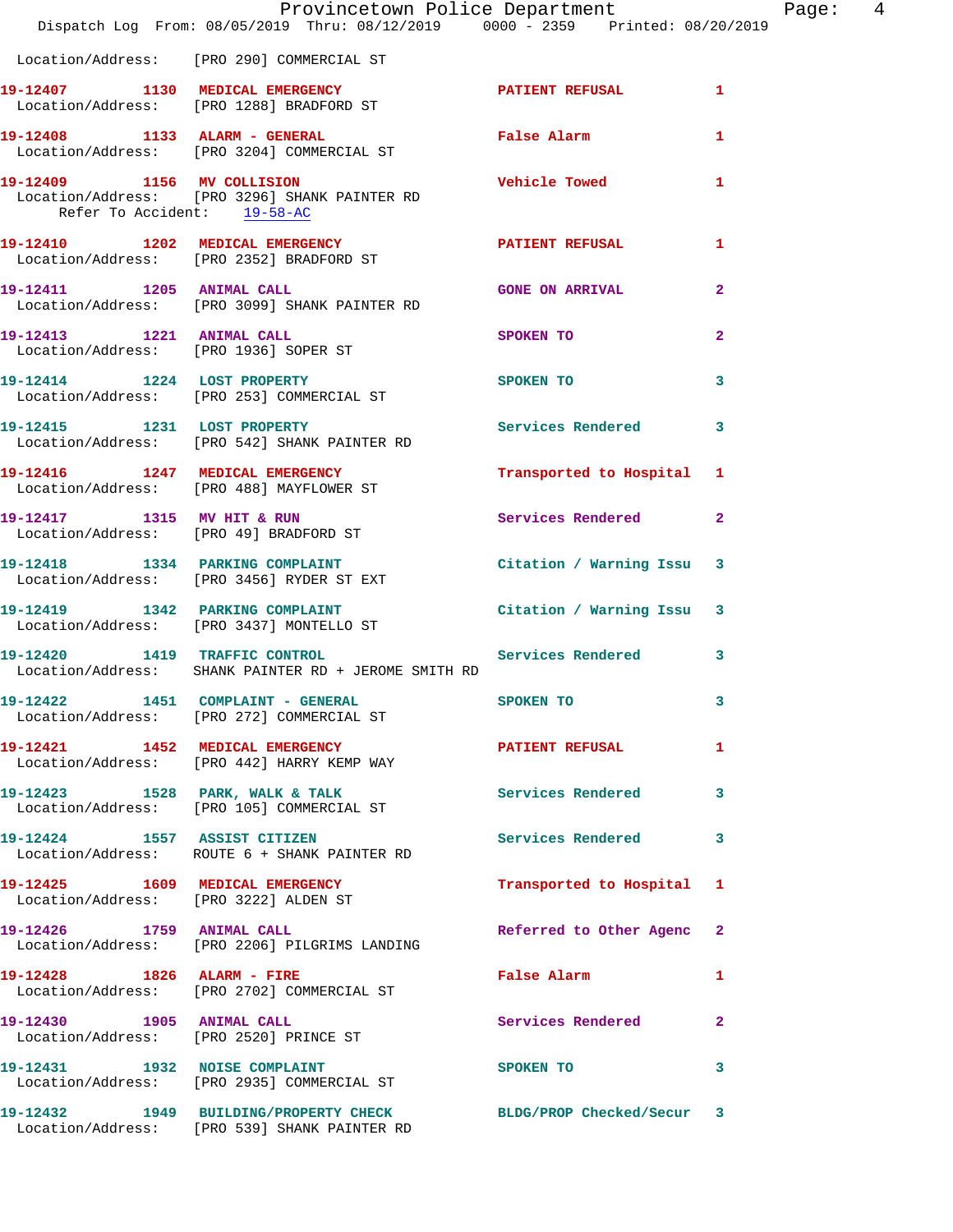|                                        | Dispatch Log From: 08/05/2019 Thru: 08/12/2019 0000 - 2359 Printed: 08/20/2019                               |                          |                |
|----------------------------------------|--------------------------------------------------------------------------------------------------------------|--------------------------|----------------|
| 19-12433 2049 DISORDERLY               | Location/Address: [PRO 2539] RYDER ST EXT                                                                    | <b>SPOKEN TO</b>         | 1              |
|                                        | 19-12434 2058 MEDICAL EMERGENCY<br>Location/Address: [PRO 442] HARRY KEMP WAY                                | Transported to Hospital  | 1              |
| 19-12436 2201 ANIMAL CALL              | Location/Address: [PRO 526] RYDER ST EXT                                                                     | <b>Services Rendered</b> | $\overline{2}$ |
|                                        | 19-12437  2221 ALARM - GENERAL<br>Location/Address: [PRO 1778] SHANK PAINTER RD                              | False Alarm              | 1              |
|                                        | 19-12438 2323 DISTURBANCE - FIGHT / ARGUMENT Services Rendered<br>Location/Address: [PRO 3430] COMMERCIAL ST |                          | 1              |
| 19-12440 2334 ANIMAL CALL              | Location/Address: [PRO 57] BRADFORD ST                                                                       | Services Rendered        | $\mathbf{2}$   |
| For Date: $08/07/2019$ - Wednesday     |                                                                                                              |                          |                |
| Location/Address: [PRO 512] PRINCE ST  | 19-12441 0018 BUILDING/PROPERTY CHECK Services Rendered                                                      |                          | 3              |
| 19-12443 0040 BAR CHECK                | Location/Address: [PRO 399] COMMERCIAL ST                                                                    | BLDG/PROP Checked/Secur  | 3              |
| 19-12444 0048 BAR CHECK                | Location/Address: [PRO 3443] COMMERCIAL ST                                                                   | BLDG/PROP Checked/Secur  | 3              |
| Location/Address: [PRO 94] BRADFORD ST |                                                                                                              |                          | 3              |
| 19-12447 0133 MV STOP                  | Location/Address: BREWSTER ST + BRADFORD ST                                                                  | <b>VERBAL WARNING</b>    | 3              |
|                                        | 19-12448 0231 BUILDING/PROPERTY CHECK<br>Location/Address: [PRO 3609] COMMERCIAL ST                          | BLDG/PROP Checked/Secur  | 3              |
| 19-12449 0254 DISORDERLY               | Location/Address: [PRO 105] COMMERCIAL ST                                                                    | SPOKEN TO                | 1              |
|                                        | Location/Address: [PRO 525] COMMERCIAL ST                                                                    | PATIENT REFUSAL          |                |
|                                        | 19-12451 0508 BUILDING/PROPERTY CHECK<br>Location/Address: [PRO 440] HARRY KEMP WAY                          | BLDG/PROP Checked/Secur  | 3              |
| 19-12452 0526 DISORDERLY               | Location/Address: [PRO 539] SHANK PAINTER RD                                                                 | SPOKEN TO                | 1              |
| 19-12454 0649 HAZARDS                  | Location/Address: [PRO 1196] BRADFORD ACRES RD                                                               | Referred to Other Agenc  | $\mathbf{2}$   |
|                                        | 19-12455 0654 SERVICE CALL - POLICE<br>Location/Address: [PRO 516] RACE POINT RD                             | <b>Services Rendered</b> | 3              |
|                                        | 19-12457 0756 LARCENY / FORGERY / FRAUD<br>Location/Address: [PRO 440] HARRY KEMP WAY                        | No Action Required       | $\mathbf{2}$   |
|                                        | 19-12458 0816 ESCORT / TRANSPORT<br>Location/Address: [ORL 1] ROCK HARBOR RD<br>Refer To Arrest: 19-139-AR   | Transferred Custody      | 3              |
|                                        |                                                                                                              | No Action Required       | 3              |

**19-12460 0933 LARCENY / FORGERY / FRAUD SPOKEN TO 2**  Location/Address: [PRO 1086] PRINCE ST

Location/Address: PEARL ST + COMMERCIAL ST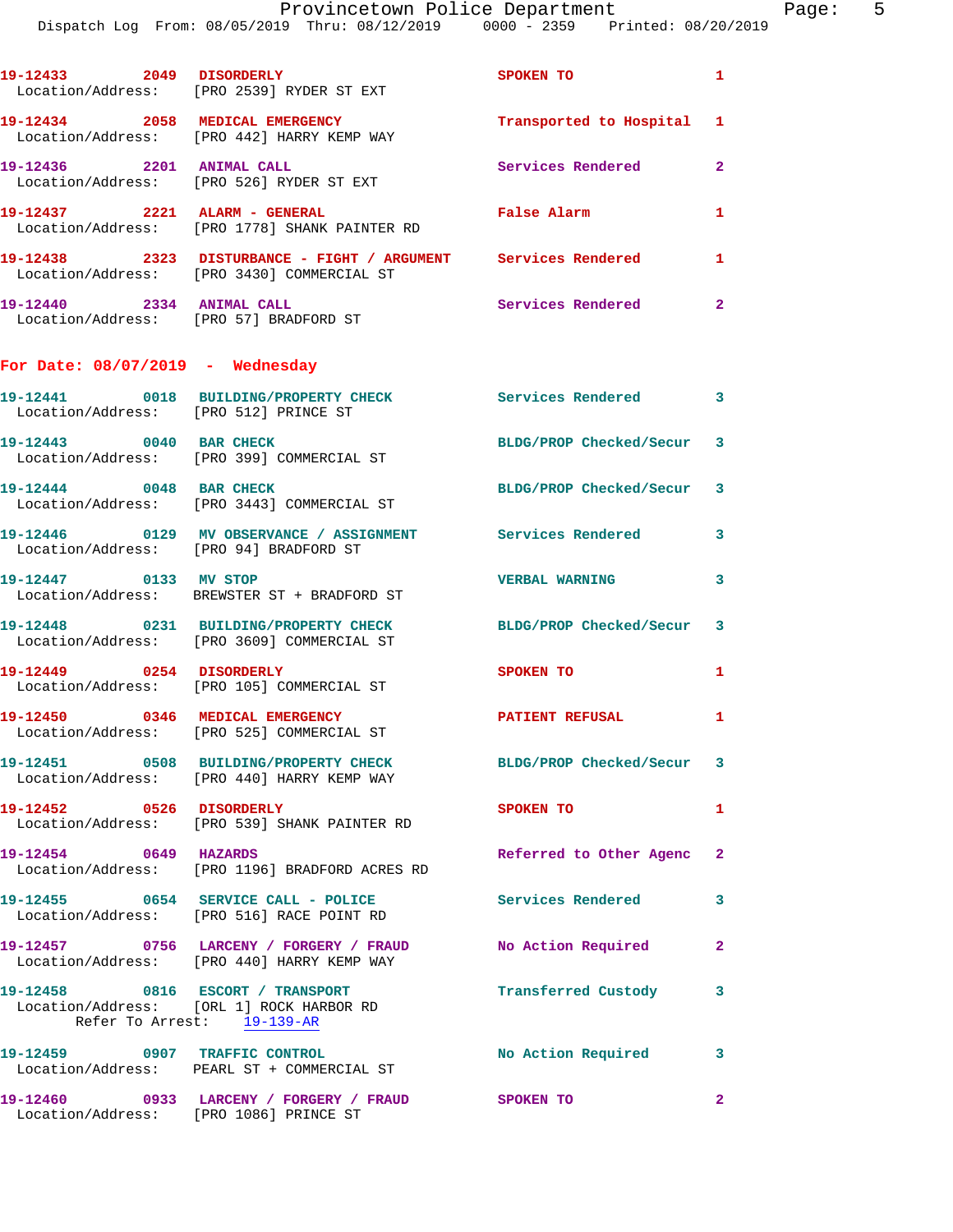|                                        | Dispatch Log From: 08/05/2019 Thru: 08/12/2019 0000 - 2359 Printed: 08/20/2019                   | Provincetown Police Department | Page: 6      |
|----------------------------------------|--------------------------------------------------------------------------------------------------|--------------------------------|--------------|
|                                        | 19-12462 1023 PARK, WALK & TALK Services Rendered 3<br>Location/Address: [PRO 105] COMMERCIAL ST |                                |              |
|                                        | 19-12463 1027 LOST PROPERTY<br>Location/Address: [PRO 3296] SHANK PAINTER RD                     | Services Rendered 3            |              |
|                                        | 19-12464 1038 HAZARDS<br>Location/Address: [PRO 1578] HOWLAND ST                                 | Referred to Other Agenc 2      |              |
|                                        | 19-12465 1109 911 - GENERAL<br>Location/Address: [PRO 60] BRADFORD ST                            | SPOKEN TO                      | 1            |
| Location/Address: [PRO 606] CONWELL ST | 19-12467 1208 LARCENY / FORGERY / FRAUD Services Rendered                                        |                                | $\mathbf{2}$ |
|                                        | 19-12468 1245 COMPLAINT - GENERAL SPOKEN TO<br>Location/Address: [PRO 197] COMMERCIAL ST         |                                | $\mathbf{3}$ |
| Location/Address: COMMERCIAL ST        | 19-12469 1256 LOST PROPERTY                                                                      | Services Rendered 3            |              |
| Location/Address: [PRO 1175] COOK ST   | 19-12471 1315 PROPERTY DAMAGE                                                                    | Services Rendered 3            |              |
| Refer To Arrest: 19-140-AR             | 19-12472 1321 SERVE WARRANT<br>Location/Address: [PRO 204] COMMERCIAL ST                         | Arrest(s) Made                 | 3            |
|                                        | 19-12473 1342 MEDICAL EMERGENCY<br>Location/Address: [PRO 2490] PROVINCELANDS RD                 | <b>PATIENT REFUSAL</b>         | 1            |
| 19-12474 1409 PARKING COMPLAINT        | Location/Address: [PRO 105] COMMERCIAL ST                                                        | SPOKEN TO                      | 3            |
| Refer To Arrest: 19-140-AR             | 19-12475 1422 ESCORT / TRANSPORT<br>Location/Address: [ORL 1] ROCK HARBOR RD                     | Transferred Custody 3          |              |
|                                        | 19-12476   1448   911 - GENERAL<br>Location/Address: [PRO 146] COMMERCIAL ST                     | Could Not Locate 1             | 1            |
| Location/Address: PROVINCELANDS RD     | 19-12477 1458 MEDICAL EMERGENCY Transported to Hospital 1                                        |                                |              |
| 19-12478 1505 MV STOP                  | Location/Address: CONWELL ST + ROUTE 6                                                           | <b>VERBAL WARNING</b>          | 3            |
| 19-12479   1506 DISORDERLY             | Location/Address: [PRO 3224] COMMERCIAL ST                                                       | Could Not Locate               | $\mathbf{1}$ |
| 19-12480 1515 MV STOP                  | Location/Address: [PRO 3672] ROUTE 6                                                             | Citation / Warning Issu 3      |              |
| 19-12481   1518   DISORDERLY           | Location/Address: [PRO 397] COMMERCIAL ST                                                        | Could Not Locate               | 1            |
| Refer To Accident: 19-59-AC            | 19-12484 1532 MV HIT & RUN<br>Location/Address: BANGS ST + BRADFORD ST                           | Services Rendered              | 2            |
|                                        | 19-12483 1535 MEDICAL EMERGENCY<br>Location/Address: [PRO 177] COMMERCIAL ST                     | Transported to Hospital 1      |              |
|                                        | 19-12485   1557   911 - GENERAL<br>Location/Address: [PRO 2982] COMMERCIAL ST                    | Services Rendered              | 1            |
|                                        | 19-12489 1720 PARK, WALK & TALK<br>Location/Address: [PRO 105] COMMERCIAL ST                     | No Action Required 3           |              |
|                                        | 19-12490 1722 MEDICAL EMERGENCY<br>Location/Address: [PRO 1734] HOLWAY AVE                       | Transported to Hospital 1      |              |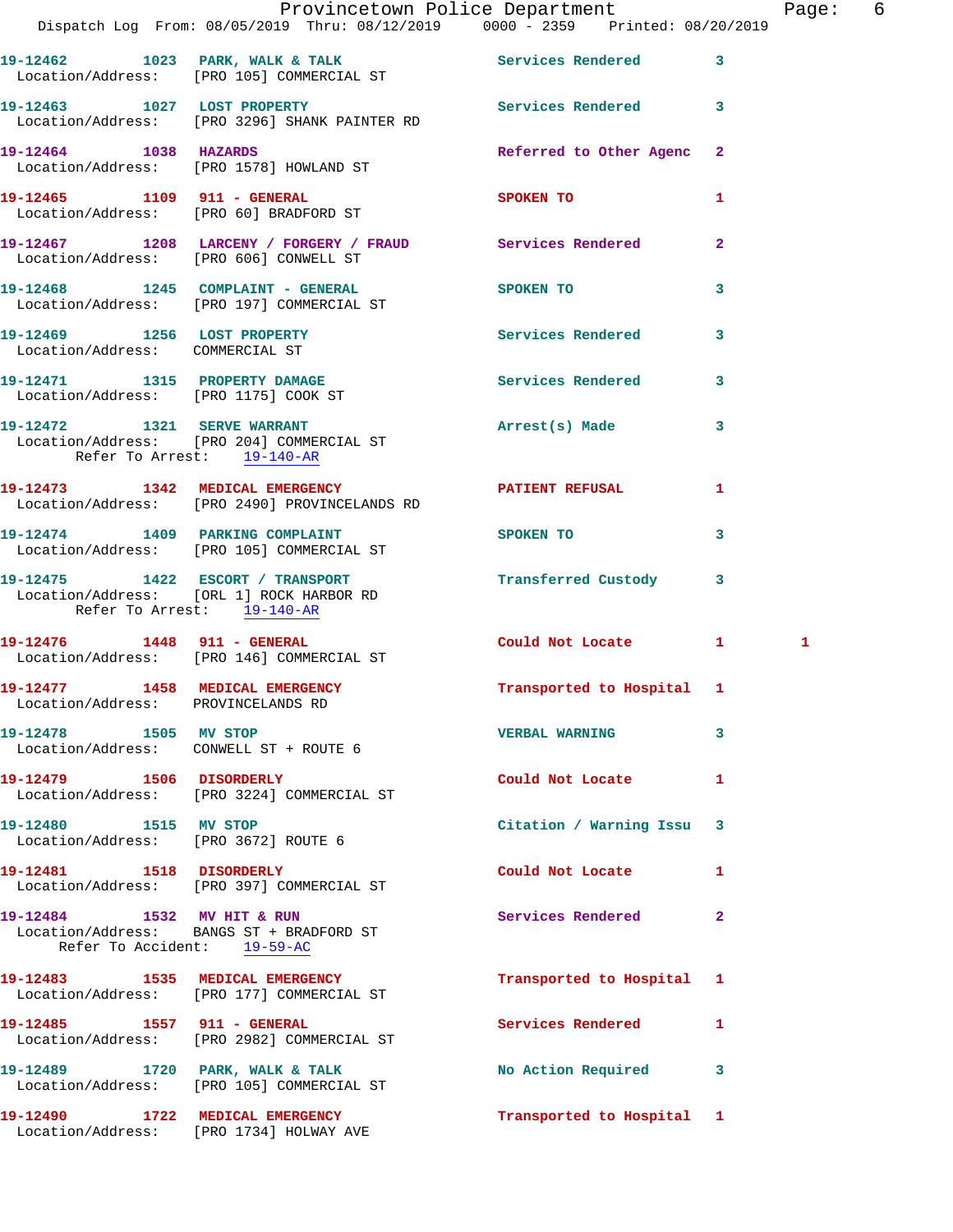|                                   | 19-12491 1732 911 - GENERAL<br>Location/Address: [PRO 2206] PILGRIMS LANDING                      | Referred to Other Agenc 1 |                |
|-----------------------------------|---------------------------------------------------------------------------------------------------|---------------------------|----------------|
|                                   | 19-12492 1755 STREET PERFORMER COMPLAINT SPOKEN TO<br>Location/Address: [PRO 105] COMMERCIAL ST   |                           | 3              |
|                                   | 19-12494 1828 BAR CHECK<br>Location/Address: [PRO 3837] COMMERCIAL ST                             | BLDG/PROP Checked/Secur 3 |                |
| 19-12495 1900 MV COMPLAINT        | Location/Address: [PRO 1041] OLD COLONY WAY                                                       | <b>Services Rendered</b>  | $\overline{2}$ |
| 19-12496 1937 MV STOP             | Location/Address: RYDER ST + BRADFORD ST                                                          | <b>VERBAL WARNING</b>     | $\mathbf{3}$   |
| 19-12497 2015 BIKE - ACCIDENT     | Location/Address: [PRO 2461] BRADFORD ST EXT                                                      | <b>PATIENT REFUSAL</b>    | $\mathbf{1}$   |
| 19-12498 2035 MV DISABLED         | Location/Address: [PRO 3296] SHANK PAINTER RD                                                     | <b>Vehicle Towed</b>      | $\overline{2}$ |
| 19-12499 2053 MV STOP             | Location/Address: [PRO 537] SHANK PAINTER RD                                                      | <b>VERBAL WARNING</b>     | 3              |
|                                   | 19-12500 2058 TRAFFIC CONTROL<br>Location/Address: RYDER ST + COMMERCIAL ST                       | <b>Services Rendered</b>  | 3              |
|                                   | 19-12502 2336 MEDICAL EMERGENCY<br>Location/Address: [PRO 72] PROVINCELANDS RD                    | <b>PATIENT REFUSAL</b>    | 1              |
| For Date: $08/08/2019$ - Thursday |                                                                                                   |                           |                |
|                                   | 19-12503                0002     MV OBSERVANCE  /  ASSIGNMENT                   Services Rendered |                           | 3              |

|                                                                    | Location/Address: HOWLAND ST + BRADFORD ST                                            |                           |                         |
|--------------------------------------------------------------------|---------------------------------------------------------------------------------------|---------------------------|-------------------------|
|                                                                    | 19-12504 0024 SERVICE CALL - POLICE<br>Location/Address: [PRO 1004] NELSON AVE        | Services Rendered 3       |                         |
| 19-12506 0047 BAR CHECK                                            | Location/Address: [PRO 208] COMMERCIAL ST                                             | BLDG/PROP Checked/Secur 3 |                         |
|                                                                    | Location/Address: [PRO 530] SHANK PAINTER RD                                          | BLDG/PROP Checked/Secur 3 |                         |
| 19-12508 0122 DISORDERLY<br>Location/Address: [PRO 79] CARVER ST   |                                                                                       | <b>GONE ON ARRIVAL</b>    | $\mathbf{1}$            |
|                                                                    | 19-12510 0210 BUILDING/PROPERTY CHECK<br>Location/Address: [PRO 2898] JEROME SMITH RD | <b>Services Rendered</b>  | $\overline{\mathbf{3}}$ |
|                                                                    | 19-12511 0343 ALARM - GENERAL<br>Location/Address: [PRO 242] COMMERCIAL ST            | False Alarm Weather (No 1 |                         |
|                                                                    | 19-12513 0600 BUILDING/PROPERTY CHECK<br>Location/Address: [PRO 99] COMMERCIAL ST     | BLDG/PROP Checked/Secur 3 |                         |
|                                                                    | 19-12514 0609 SERVICE CALL - POLICE<br>Location/Address: [PRO 516] RACE POINT RD      | Services Rendered         | 3                       |
| 19-12515 0733 ANIMAL CALL<br>Location/Address: [PRO 1372] COURT ST |                                                                                       | Services Rendered         | $\overline{2}$          |
| 19-12517 0757 HAZARDS                                              | Location/Address: [PRO 1953] COMMERCIAL ST                                            | Removed Hazard            | $\overline{2}$          |
| 19-12518 0833 HAZARDS<br>Location/Address: BREWSTER ST             |                                                                                       | Referred to Other Agenc 2 |                         |
|                                                                    | 19-12519 0900 HARASSMENT / THREATS SPOKEN TO                                          |                           | $\overline{2}$          |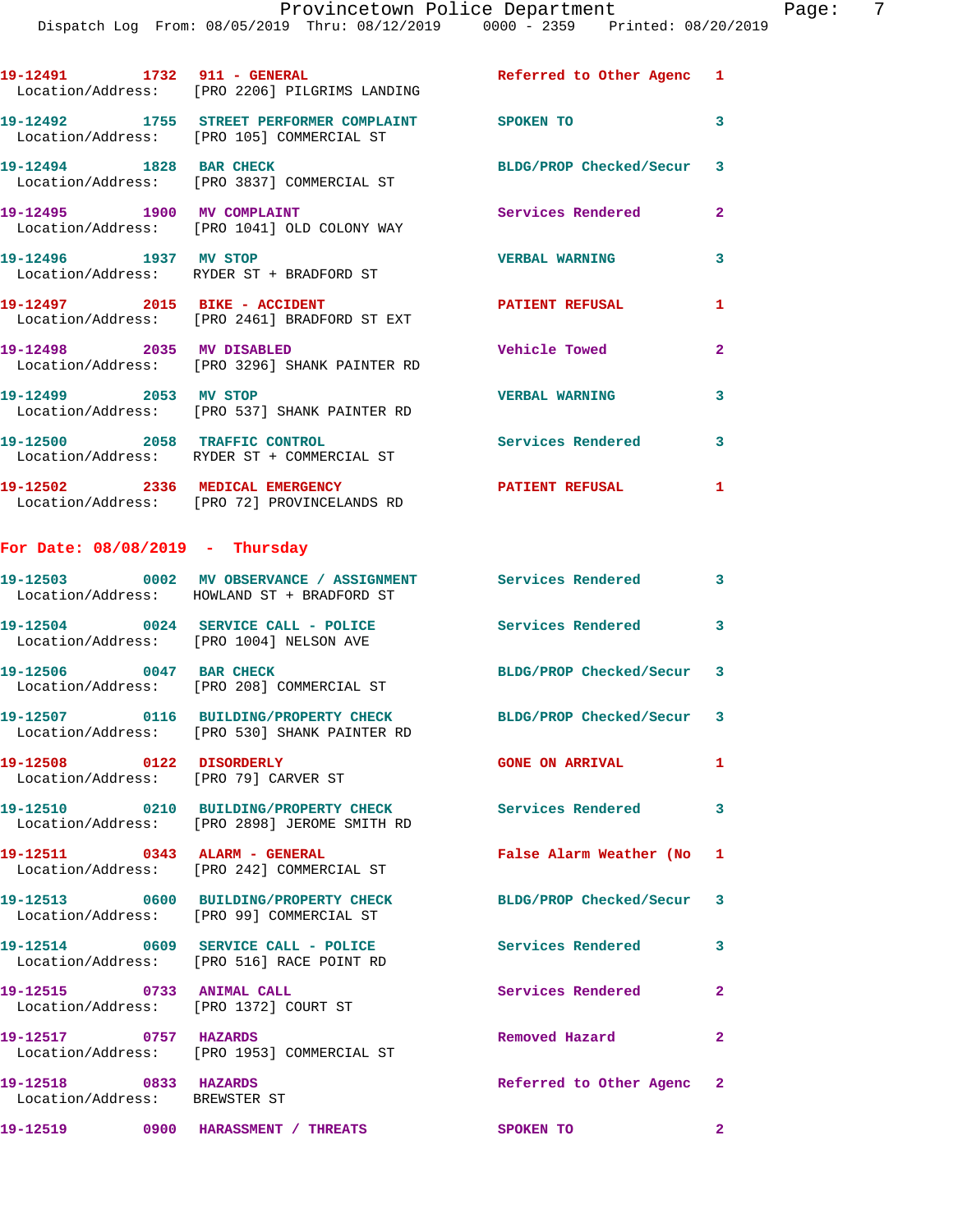|                                                                 | Provincetown Police Department The Page: 8<br>Dispatch Log From: 08/05/2019 Thru: 08/12/2019 0000 - 2359 Printed: 08/20/2019 |                                                                                                                |              |              |  |
|-----------------------------------------------------------------|------------------------------------------------------------------------------------------------------------------------------|----------------------------------------------------------------------------------------------------------------|--------------|--------------|--|
| Location/Address: HARRY KEMP WAY                                |                                                                                                                              |                                                                                                                |              |              |  |
|                                                                 | 19-12520 0939 ANIMAL CALL<br>Location/Address: [PRO 1636] BROWNE ST                                                          | Services Rendered 2                                                                                            |              |              |  |
| Location/Address: ROUTE 6                                       | 19-12521 0957 MV COMPLAINT                                                                                                   | <b>Services Rendered</b>                                                                                       | $\mathbf{2}$ |              |  |
|                                                                 | 19-12522 1036 BUILDING/PROPERTY CHECK BLDG/PROP Checked/Secur 3<br>Location/Address: [PRO 3317] CEMETERY RD                  |                                                                                                                |              |              |  |
|                                                                 | 19-12523 1036 BUILDING/PROPERTY CHECK BLDG/PROP Checked/Secur 3<br>Location/Address: [PRO 3318] CEMETERY RD                  |                                                                                                                |              |              |  |
|                                                                 | 19-12525 1044 COMPLAINT - GENERAL SPOKEN TO<br>Location/Address: [PRO 442] HARRY KEMP WAY                                    | $\sim$ 3                                                                                                       |              |              |  |
|                                                                 | 19-12527 1052 911 - GENERAL<br>Location/Address: [PRO 3259] MACMILLAN WHARF                                                  | Could Not Locate 1                                                                                             |              |              |  |
|                                                                 | 19-12528 1100 ANIMAL CALL<br>Location/Address: [PRO 356] COMMERCIAL ST                                                       | Services Rendered 2                                                                                            |              |              |  |
| Location/Address: BREWSTER ST                                   | 19-12529 1101 TRAFFIC CONTROL 5ervices Rendered 3                                                                            |                                                                                                                |              |              |  |
| Location/Address: PROVINCELANDS RD                              | 19-12530 1107 BIKE - ACCIDENT                                                                                                | PATIENT REFUSAL 1                                                                                              |              |              |  |
|                                                                 | 19-12531 1123 TRAFFIC CONTROL<br>Location/Address: DYER ST + COMMERCIAL ST                                                   | Services Rendered 3                                                                                            |              |              |  |
| Refer To Arrest: 19-141-AR                                      | 19-12532 1125 ESCORT / TRANSPORT<br>Location/Address: [ORL 1] ROCK HARBOR RD                                                 | Transferred Custody 3                                                                                          |              |              |  |
| 19-12534 1130 ASSIST CITIZEN<br>Location/Address: COMMERCIAL ST |                                                                                                                              | Could Not Locate 3                                                                                             |              |              |  |
| 19-12535 1134 TRAFFIC CONTROL<br>Location/Address: BRADFORD ST  |                                                                                                                              | Services Rendered 3                                                                                            |              |              |  |
|                                                                 | 19-12537 1202 LOST PROPERTY<br>Location/Address: [PRO 80] CARVER ST                                                          | Services Rendered                                                                                              | 3            |              |  |
| 19-12538 1216 ANIMAL CALL                                       | Location/Address: BANGS ST + COMMERCIAL ST                                                                                   | Services Rendered 2                                                                                            |              |              |  |
|                                                                 | 19-12539 1332 MV COLLISION<br>Location/Address: [PRO 182] COMMERCIAL ST                                                      | SPOKEN TO THE STATE OF THE STATE OF THE STATE OF THE STATE OF THE STATE OF THE STATE OF THE STATE OF THE STATE | 1            |              |  |
|                                                                 | 19-12542 1414 SERVICE CALL - POLICE Services Rendered 3<br>Location/Address: [PRO 542] SHANK PAINTER RD                      |                                                                                                                |              |              |  |
|                                                                 | 19-12543 1609 MEDICAL EMERGENCY<br>Location/Address: [PRO 1892] SHANK PAINTER RD                                             | Services Rendered 1                                                                                            |              |              |  |
| 19-12544 1618 MV HIT & RUN<br>Refer To Accident: 19-60-AC       | Location/Address: [PRO 2542] COMMERCIAL ST                                                                                   | SPOKEN TO                                                                                                      | $\mathbf{2}$ |              |  |
|                                                                 | 19-12545 1631 BY-LAW VIOLATION<br>Location/Address: [PRO 4136] BRADFORD ST                                                   | <b>VERBAL WARNING 2</b>                                                                                        |              |              |  |
|                                                                 | 19-12546 1632 LOST PROPERTY<br>Location/Address: [PRO 542] SHANK PAINTER RD                                                  | Services Rendered 3                                                                                            |              |              |  |
| Location/Address: ROUTE 6 + SNAIL RD                            | 19-12547 1706 MV OBSERVANCE / ASSIGNMENT Services Rendered 3                                                                 |                                                                                                                |              |              |  |
|                                                                 | 19-12548 1723 MEDICAL EMERGENCY                                                                                              | Transported to Hospital 1                                                                                      |              | $\mathbf{1}$ |  |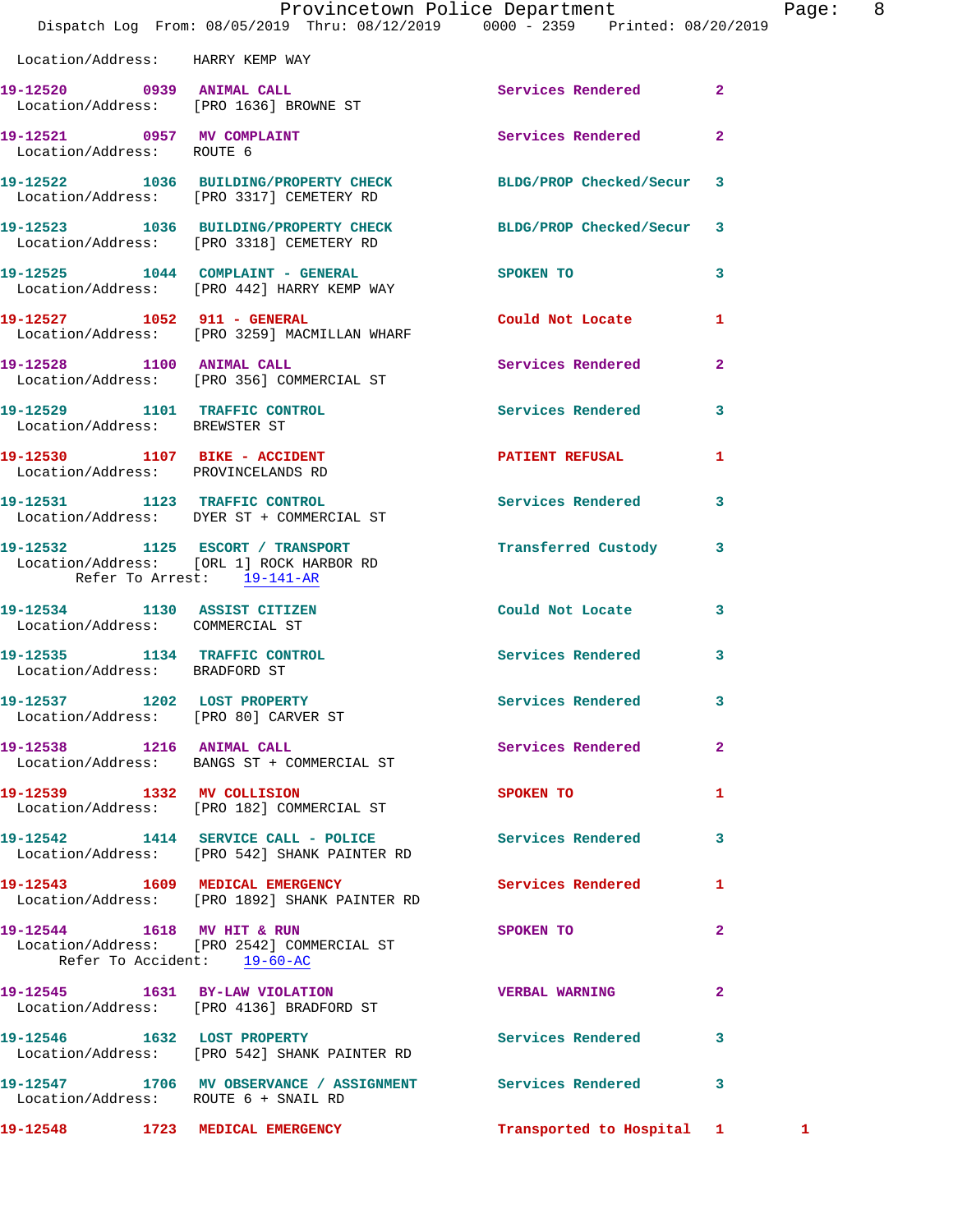|                                                             | Provincetown Police Department<br>Dispatch Log From: 08/05/2019 Thru: 08/12/2019   0000 - 2359   Printed: 08/20/2019 |                              |                         | Page: 9 |  |
|-------------------------------------------------------------|----------------------------------------------------------------------------------------------------------------------|------------------------------|-------------------------|---------|--|
| Location/Address: HOWLAND ST                                |                                                                                                                      |                              |                         |         |  |
|                                                             | 19-12549 1854 MV COMPLAINT<br>Location/Address: SANDY HILL LN + ROUTE 6                                              | Services Rendered 2          |                         |         |  |
|                                                             | 19-12550 1917 SERVE SUMMONS<br>Location/Address: [PRO 183] COMMERCIAL ST                                             | Could Not Locate 3           |                         |         |  |
|                                                             | 19-12551 1934 SERVE SUMMONS<br>Location/Address: [PRO 958] JEROME SMITH RD                                           | Could Not Locate 3           |                         |         |  |
|                                                             | 19-12552 2013 PROPERTY DAMAGE<br>Location/Address: [PRO 3430] COMMERCIAL ST                                          | Transferred Custody 3        |                         |         |  |
|                                                             | 19-12553 2050 MEDICAL EMERGENCY<br>Location/Address: [PRO 2977] COMMERCIAL ST                                        | Transported to Hospital 1    |                         |         |  |
|                                                             | 19-12554 2119 MV STOP<br>Location/Address: [PRO 3456] RYDER ST EXT                                                   | <b>VERBAL WARNING</b>        | $\overline{\mathbf{3}}$ |         |  |
|                                                             | 19-12556 2204 MEDICAL EMERGENCY<br>Location/Address: [PRO 3801] COMMERCIAL ST                                        | PATIENT REFUSAL              | 1                       |         |  |
| Refer To Arrest: 19-142-AR                                  | 19-12558 2300 MEDICAL EMERGENCY<br>Location/Address: [PRO 542] SHANK PAINTER RD                                      | Transported to Hospital 1    |                         |         |  |
| Location/Address: ROUTE 6 + SNAIL RD                        | 19-12559 2326 MV OBSERVANCE / ASSIGNMENT Services Rendered 3                                                         |                              |                         |         |  |
| 19-12560 2327 MV STOP                                       | Location/Address: [PRO 2521] ROUTE 6                                                                                 | VERBAL WARNING 3             |                         |         |  |
| Location/Address: [PRO 2521] ROUTE 6                        | 19-12561 2349 MV STOP                                                                                                | VERBAL WARNING 3             |                         |         |  |
| For Date: $08/09/2019$ - Friday                             |                                                                                                                      |                              |                         |         |  |
| Location/Address: COMMERCIAL ST                             | 19-12562 0005 PARK, WALK & TALK 6 Services Rendered 3                                                                |                              |                         |         |  |
|                                                             | 19-12564 0025 BUILDING/PROPERTY CHECK BLDG/PROP Checked/Secur 3<br>Location/Address: [PRO 1952] COMMERCIAL ST        |                              |                         |         |  |
|                                                             | 19-12563 0027 BUILDING/PROPERTY CHECK Services Rendered 3<br>Location/Address: [PRO 3259] MACMILLAN WHARF            |                              |                         |         |  |
|                                                             | 19-12565 0046 BUILDING/PROPERTY CHECK BLDG/PROP Checked/Secur 3<br>Location/Address: [PRO 4082] GOSNOLD ST           |                              |                         |         |  |
|                                                             | 19-12566 0051 MV OBSERVANCE / ASSIGNMENT Services Rendered 3<br>Location/Address: ROUTE 6 + SNAIL RD                 |                              |                         |         |  |
|                                                             | 19-12567 0131 BUILDING/PROPERTY CHECK BLDG/PROP Checked/Secur 3<br>Location/Address: [PRO 197] COMMERCIAL ST         |                              |                         |         |  |
|                                                             | 19-12568 0156 NOISE COMPLAINT<br>Location/Address: [PRO 319] COMMERCIAL ST                                           | SPOKEN TO                    | $\mathbf{3}$            |         |  |
| 19-12569 0200 ALARM - FIRE<br>Location/Address: STABLE PATH |                                                                                                                      | <b>Example 2</b> False Alarm | $\mathbf{1}$            |         |  |
|                                                             | 19-12570 0354 BUILDING/PROPERTY CHECK BLDG/PROP Checked/Secur 3<br>Location/Address: [PRO 1778] SHANK PAINTER RD     |                              |                         |         |  |
|                                                             | 19-12571 0448 BUILDING/PROPERTY CHECK Services Rendered 3<br>Location/Address: [PRO 2540] RACE POINT RD              |                              |                         |         |  |
|                                                             | 19-12572 0603 SERVICE CALL - POLICE Services Rendered 3<br>Location/Address: [PRO 516] RACE POINT RD                 |                              |                         |         |  |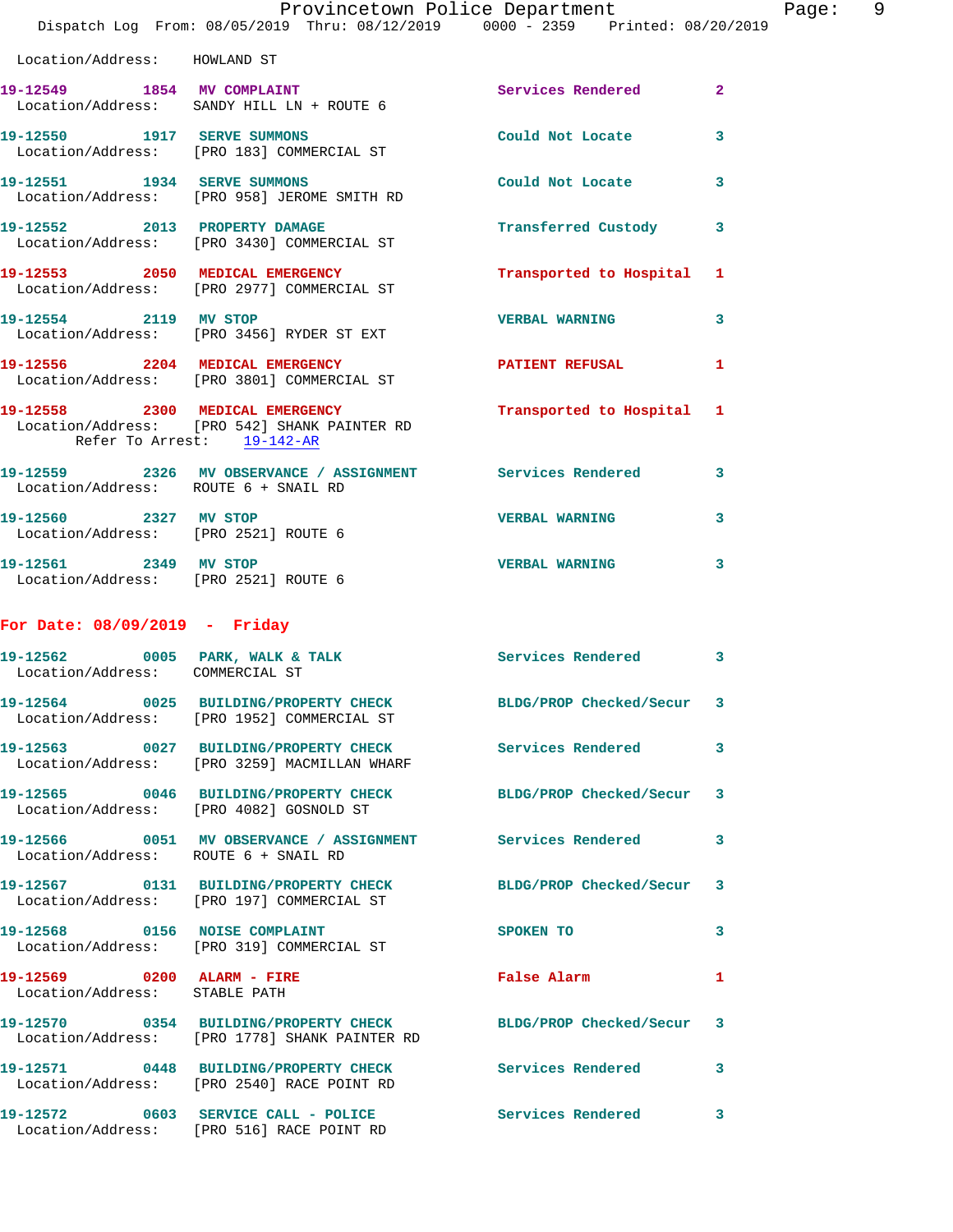**19-12573 0751 ESCORT / TRANSPORT Transferred Custody 3**  Location/Address: [ORL 1] ROCK HARBOR RD Refer To Arrest: 19-142-AR **19-12575 0910 MEDICAL EMERGENCY Transported to Hospital 1**  Location/Address: [PRO 4073] NELSON AVE **19-12576 0925 MEDICAL EMERGENCY PATIENT REFUSAL 1**  Location/Address: [PRO 440] HARRY KEMP WAY **19-12577 0939 FOLLOW UP SPOKEN TO 2**  Location/Address: [PRO 182] COMMERCIAL ST **19-12578 0953 LANDLORD / TENANT SPOKEN TO 2**  Location/Address: [PRO 3072] STANDISH ST **19-12579 0957 MEDICAL EMERGENCY PATIENT REFUSAL 1**  Location/Address: [PRO 542] SHANK PAINTER RD **19-12580 1004 MEDICAL EMERGENCY Transported to Hospital 1**  Location/Address: [PRO 440] HARRY KEMP WAY **19-12581 1008 ANIMAL CALL Services Rendered 2**  Location/Address: [PRO 1634] COMMERCIAL ST **19-12582 1015 PARKING COMPLAINT SPOKEN TO 3**  Location: [PRO 3431] LOPES SQUARE **19-12584 1031 SERVE SUMMONS SPOKEN TO 3**  Location/Address: [PRO 183] COMMERCIAL ST **19-12583 1032 MV OBSERVANCE / ASSIGNMENT Services Rendered 3**  Location/Address: SHANK PAINTER RD + BROWNE ST **19-12585 1049 MV DISABLED SPOKEN TO 2**  Location/Address: [PRO 602] STANDISH ST **19-12586 1107 MV COLLISION SPOKEN TO 1**  Location/Address: STANDISH ST + BRADFORD ST **19-12587 1143 PARKING COMPLAINT Citation / Warning Issu 3**  Location/Address: PLEASANT ST + BRADFORD ST **19-12588 1145 HAZARDS Removed Hazard 2**  Location/Address: ROUTE 6 + HOWLAND ST **19-12589 1206 MV HIT & RUN Transported to Hospital 2**  Location/Address: [PRO 2403] ATWOOD AVE **19-12590 1211 BIKE - ACCIDENT PATIENT REFUSAL 1**  Location/Address: [PRO 516] RACE POINT RD **19-12592 1336 ASSIST DEPARTMENT / MUTUAL AID Services Rendered 3**  Location/Address: [PRO 3440] ROUTE 6 **19-12594 1352 LOST PROPERTY Services Rendered 3**  Location/Address: [PRO 542] SHANK PAINTER RD **19-12596 1442 MEDICAL EMERGENCY PATIENT REFUSAL 1**  Location/Address: [PRO 442] HARRY KEMP WAY **19-12597 1446 COMPLAINT - GENERAL SPOKEN TO 3**  Location/Address: COMMERCIAL ST **19-12598 1511 NOISE COMPLAINT 5 8POKEN TO** 3 Location/Address: [PRO 4106] COMMERCIAL ST **19-12599 1548 COMPLAINT - GENERAL Investigated 3**  Location/Address: [PRO 2237] PEARL ST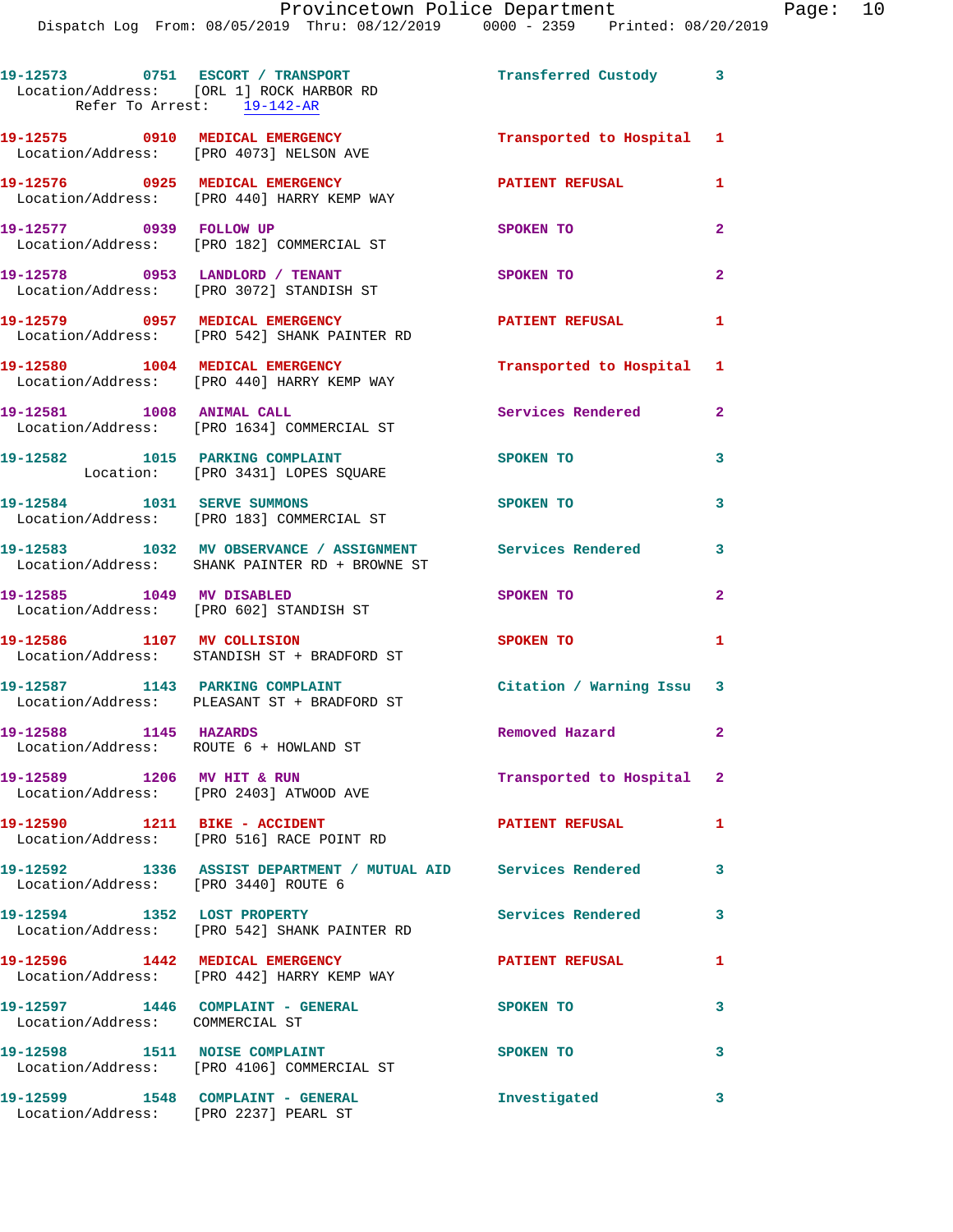|                                      | Dispatch Log From: 08/05/2019 Thru: 08/12/2019 0000 - 2359 Printed: 08/20/2019                            | Provincetown Police Department |                         | Page: 11 |  |
|--------------------------------------|-----------------------------------------------------------------------------------------------------------|--------------------------------|-------------------------|----------|--|
|                                      | 19-12600 1550 FOLLOW UP<br>Location/Address: [PRO 2977] COMMERCIAL ST                                     | Services Rendered 2            |                         |          |  |
|                                      | 19-12602 1616 MEDICAL EMERGENCY<br>Location/Address: [PRO 542] SHANK PAINTER RD                           | Transported to Hospital 1      |                         |          |  |
|                                      | 19-12603 1621 MEDICAL EMERGENCY<br>Location/Address: [PRO 2994] COMMERCIAL ST                             | Transported to Hospital 1      |                         |          |  |
| Location/Address: [PRO 3440] ROUTE 6 | 19-12604 1651 MV OBSERVANCE / ASSIGNMENT Services Rendered 3                                              |                                |                         |          |  |
| 19-12605 1654 MV STOP                | Location/Address: [PRO 2513] ROUTE 6                                                                      | <b>VERBAL WARNING</b>          | $\overline{\mathbf{3}}$ |          |  |
|                                      | 19-12606 1658 MEDICAL EMERGENCY<br>Location/Address: [PRO 442] HARRY KEMP WAY                             | Transported to Hospital 1      |                         |          |  |
| Refer To Arrest: 19-143-AR           | 19-12607 1702 911 - GENERAL<br>Location/Address: [PRO 440] HARRY KEMP WAY                                 | Arrest(s) Made 1               |                         |          |  |
|                                      | 19-12609 1713 MEDICAL EMERGENCY Services Rendered<br>Location/Address: [PRO 1507] BRADFORD ST             |                                | $\mathbf{1}$            |          |  |
|                                      | 19-12610 1726 DISTURBANCE - FIGHT / ARGUMENT SPOKEN TO<br>Location/Address: [PRO 3296] SHANK PAINTER RD   |                                | 1                       |          |  |
| Refer To Arrest: 19-142-AR           | 19-12611 1802 FOLLOW UP<br>Location/Address: [PRO 196] COMMERCIAL ST                                      | Could Not Locate               | -2                      |          |  |
|                                      | 19-12612 1811 BIKE - ACCIDENT<br>Location/Address: HARRY KEMP WAY + CONWELL ST                            | <b>PATIENT REFUSAL</b>         | 1                       |          |  |
|                                      | 19-12614 1858 MV COMPLAINT<br>Location/Address: WASHINGTON AVE + COMMERCIAL ST                            | <b>Services Rendered</b>       | $\mathbf{2}$            |          |  |
|                                      | 19-12615 1900 BIKE - ACCIDENT Services Rendered<br>Location/Address: [PRO 1910] COMMERCIAL ST             |                                | 1                       |          |  |
|                                      | 19-12616 1919 SUSPICIOUS ACTIVITY 1990 Services Rendered 2<br>Location/Address: CARVER ST + COMMERCIAL ST |                                |                         |          |  |
| 19-12617 1937 LOST PROPERTY          | Location/Address: [PRO 182] COMMERCIAL ST                                                                 | Services Rendered 3            |                         |          |  |
|                                      | 19-12618 1943 MV STOP<br>Location/Address: [PRO 2479] ROUTE 6                                             | <b>VERBAL WARNING</b>          | 3                       |          |  |
|                                      | 19-12619 1944 NOISE COMPLAINT<br>Location/Address: [PRO 2935] COMMERCIAL ST                               | SPOKEN TO                      | 3                       |          |  |
| Location/Address: [PRO 2479] ROUTE 6 | 19-12620 1952 MV DISABLED                                                                                 | Services Rendered              | 2                       |          |  |
|                                      | 19-12621 2002 MEDICAL EMERGENCY<br>Location/Address: [PRO 1892] SHANK PAINTER RD                          | Transported to Hospital 1      |                         |          |  |
|                                      | 19-12622 2002 SERVE SUMMONS<br>Location/Address: [PRO 958] JEROME SMITH RD                                | Could Not Locate 3             |                         |          |  |
| 19-12623 2027 BAR CHECK              | Location/Address: [PRO 4152] BRADFORD ST                                                                  | Services Rendered              | 3                       |          |  |
| 19-12624 2027 ANIMAL CALL            | Location/Address: [PRO 3912] SHANK PAINTER RD                                                             | Services Rendered              | $\mathbf{2}$            |          |  |
|                                      | 19-12625 2033 MEDICAL EMERGENCY<br>Location/Address: [PRO 3259] MACMILLAN WHARF                           | Transported to Hospital 1      |                         |          |  |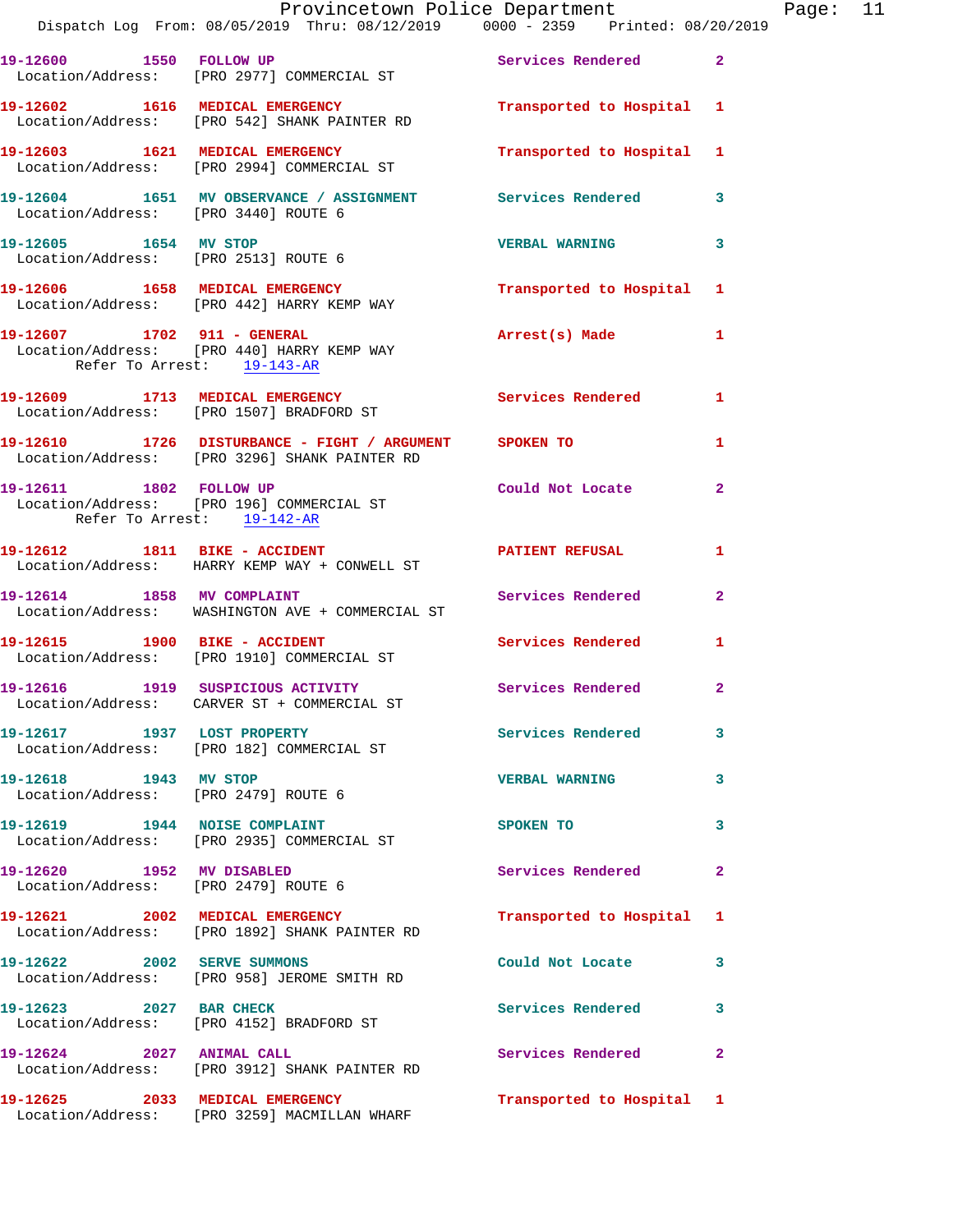|                                                         | Provincetown Police Department<br>Dispatch Log From: 08/05/2019 Thru: 08/12/2019 0000 - 2359 Printed: 08/20/2019 |                         |                | Page: 12 |  |
|---------------------------------------------------------|------------------------------------------------------------------------------------------------------------------|-------------------------|----------------|----------|--|
|                                                         | 19-12626 2041 FOLLOW UP<br>Location/Address: [PRO 1276] RACE POINT RD                                            | SPOKEN TO               | $\overline{2}$ |          |  |
|                                                         | 19-12627 2047 911 - GENERAL Services Rendered 1<br>Location/Address: [PRO 3259] MACMILLAN WHARF                  |                         |                |          |  |
|                                                         | 19-12628 2059 MV STOP<br>Location/Address: [PRO 208] COMMERCIAL ST                                               | <b>VERBAL WARNING</b>   | 3              |          |  |
|                                                         | 19-12629 2109 MV STOP<br>Location/Address: [PRO 3456] RYDER ST EXT                                               | <b>VERBAL WARNING</b>   | 3              |          |  |
|                                                         | 19-12630 2121 MEDICAL EMERGENCY<br>Location/Address: [PRO 3222] ALDEN ST                                         | Services Rendered 1     |                |          |  |
|                                                         | 19-12631 2153 BAR CHECK<br>Location/Address: [PRO 399] COMMERCIAL ST                                             | Services Rendered 3     |                |          |  |
|                                                         | 19-12634 2229 BUILDING/PROPERTY CHECK BLDG/PROP Checked/Secur 3<br>Location/Address: [PRO 526] RYDER ST EXT      |                         |                |          |  |
|                                                         | 19-12635 2230 BUILDING/PROPERTY CHECK BLDG/PROP Checked/Secur 3<br>Location/Address: [PRO 433] RYDER ST EXT      |                         |                |          |  |
|                                                         | 19-12636 2230 BUILDING/PROPERTY CHECK BLDG/PROP Checked/Secur 3<br>Location/Address: [PRO 3259] MACMILLAN WHARF  |                         |                |          |  |
|                                                         | 19-12638 2245 MEDICAL EMERGENCY PATIENT REFUSAL<br>Location/Address: [PRO 542] SHANK PAINTER RD                  |                         | 1              |          |  |
|                                                         | 19-12640 2320 BUILDING/PROPERTY CHECK Services Rendered 3<br>Location/Address: [PRO 3259] MACMILLAN WHARF        |                         |                |          |  |
|                                                         | 19-12641 2322 MV OBSERVANCE / ASSIGNMENT Services Rendered 3<br>Location/Address: [PRO 3440] ROUTE 6             |                         |                |          |  |
|                                                         | 19-12642 2325 BAR CHECK<br>Location/Address: [PRO 208] COMMERCIAL ST                                             | Services Rendered 3     |                |          |  |
| For Date: $08/10/2019$ - Saturday                       |                                                                                                                  |                         |                |          |  |
| Location/Address: ROUTE 6 + SNAIL RD                    | 19-12643 0001 MV OBSERVANCE / ASSIGNMENT Services Rendered 3                                                     |                         |                |          |  |
|                                                         | 19-12644 0006 PARK, WALK & TALK No Action Required 3<br>Location: [PRO 3431] LOPES SQUARE                        |                         |                |          |  |
|                                                         | 19-12645 0014 BUILDING/PROPERTY CHECK BLDG/PROP Checked/Secur 3<br>Location/Address: [PRO 197] COMMERCIAL ST     |                         |                |          |  |
| 19-12646 0020 MV STOP<br>Location/Address: ROUTE 6      |                                                                                                                  | <b>VERBAL WARNING</b>   | 3              |          |  |
| 19-12648 0047 MV STOP<br>Location/Address: RYDER ST EXT |                                                                                                                  | <b>VERBAL WARNING</b>   | $\mathbf{3}$   |          |  |
|                                                         | 19-12650 0116 DISTURBANCE - FIGHT / ARGUMENT Could Not Locate<br>Location/Address: [PRO 2277] BRADFORD ST        |                         | 1              |          |  |
| 19-12652 0146 MV STOP                                   | Location: [PRO 3431] LOPES SQUARE                                                                                | <b>VERBAL WARNING 3</b> |                |          |  |
|                                                         | 19-12654 0207 BUILDING/PROPERTY CHECK Services Rendered                                                          |                         | 3              |          |  |

 Location/Address: [PRO 3430] COMMERCIAL ST **19-12656 0211 SUSPICIOUS ACTIVITY VERBAL WARNING 2**  Location/Address: [PRO 2540] RACE POINT RD

**19-12657 0220 SUSPICIOUS ACTIVITY SPOKEN TO 2**  Location/Address: [PRO 2540] RACE POINT RD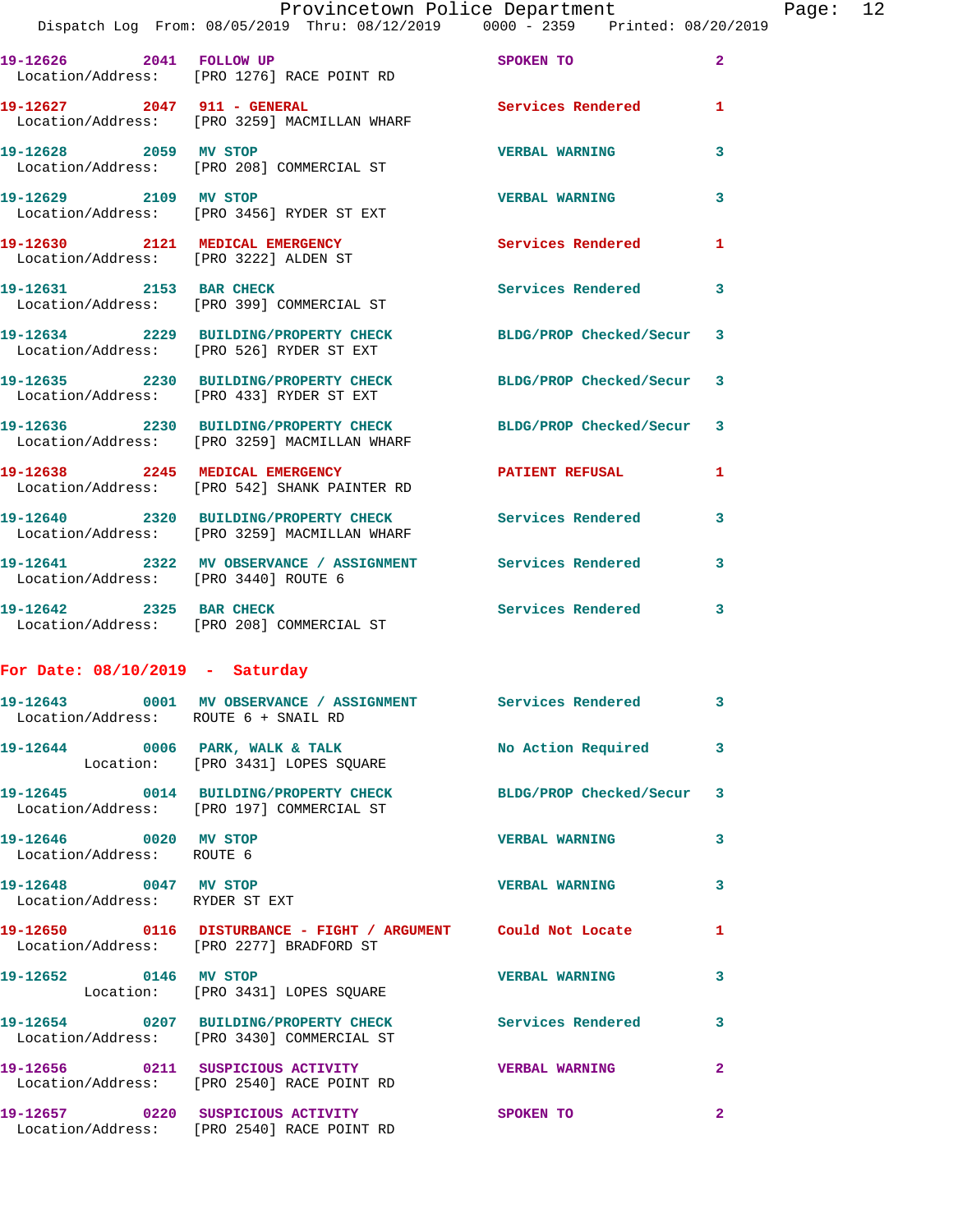|                                                                   | 19-12659 0255 ESCORT / TRANSPORT                                                                           | Services Rendered         | 3            |
|-------------------------------------------------------------------|------------------------------------------------------------------------------------------------------------|---------------------------|--------------|
|                                                                   | Location/Address: [PRO 542] SHANK PAINTER RD                                                               |                           |              |
|                                                                   | 19-12660 0442 BUILDING/PROPERTY CHECK Services Rendered<br>Location/Address: [PRO 2898] JEROME SMITH RD    |                           | 3            |
| 19-12662 0539 MV STOP                                             | Location/Address: HANCOCK ST + BRADFORD ST                                                                 | <b>VERBAL WARNING</b>     | 3            |
|                                                                   | 19-12661 0542 BUILDING/PROPERTY CHECK<br>Location/Address: [PRO 433] RYDER ST EXT                          | Services Rendered         | 3            |
| 19-12663 0542 MV STOP                                             | Location/Address: [PRO 539] SHANK PAINTER RD                                                               | <b>VERBAL WARNING</b>     | 3            |
|                                                                   | 19-12664 0614 B & E / BURGLARY<br>Location/Address: [PRO 1463] COMMERCIAL ST<br>Refer To $P/C$ : 19-145-AR | Arrest(s) Made            | $\mathbf{2}$ |
| Location/Address: [PRO 979] MASONIC PL                            | 19-12665 0629 MEDICAL EMERGENCY                                                                            | <b>Services Rendered</b>  | $\mathbf{1}$ |
|                                                                   | 19-12666 0801 FLIGHT COVERAGE<br>Location/Address: [PRO 516] RACE POINT RD                                 | Services Rendered 3       |              |
|                                                                   | 19-12667 0807 MEDICAL EMERGENCY<br>Location/Address: [PRO 2149] COMMERCIAL ST                              | Transported to Hospital 1 |              |
|                                                                   | 19-12668 0901 MEDICAL EMERGENCY<br>Location/Address: [EAH] SOUTH EASTHAM ST                                | Referred to Other Agenc 1 |              |
|                                                                   | 19-12669 0912 PARK, WALK & TALK<br>Location/Address: [PRO 173] COMMERCIAL ST                               | <b>Services Rendered</b>  | 3            |
|                                                                   | 19-12670 1025 BUILDING/PROPERTY CHECK Services Rendered<br>Location/Address: [PRO 3259] MACMILLAN WHARF    |                           | $\mathbf{3}$ |
|                                                                   | 19-12671 1030 PARK, WALK & TALK<br>Location/Address: [PRO 3241] COMMERCIAL ST                              | <b>Services Rendered</b>  | 3            |
|                                                                   | 19-12673 1046 MV OBSERVANCE / ASSIGNMENT Services Rendered 3<br>Location/Address: [PRO 106] COMMERCIAL ST  |                           |              |
| 19-12674 1055 FOLLOW UP                                           | Location/Address: [PRO 2461] BRADFORD ST EXT                                                               | FOLLOW UP                 | $\mathbf{2}$ |
| 19-12675 1100 MV COMPLAINT                                        | Location/Address: [PRO 667] COMMERCIAL ST                                                                  | Services Rendered         | $\mathbf{2}$ |
| 19-12676 1108 FOLLOW UP<br>Location/Address: [PRO 690] ATWOOD AVE |                                                                                                            | <b>FOLLOW UP</b>          | $\mathbf{2}$ |
| 19-12677 1126 MV COLLISION                                        | Location/Address: [PRO 3296] SHANK PAINTER RD                                                              | Services Rendered         | $\mathbf{1}$ |
|                                                                   | 19-12678 1204 MEDICAL EMERGENCY<br>Location/Address: [PRO 2490] PROVINCELANDS RD                           | Transported to Hospital 1 |              |
| 19-12679 1212 209A ORDER NOTICE<br>Location/Address: COURT ST     |                                                                                                            | Services Rendered         | 3            |
| 19-12680 1220 INJURED SEAL                                        | Location/Address: [PRO 3210] LONG POINT LIGHTHOUS ST                                                       | Referred to Other Agenc   | $\mathbf{2}$ |
|                                                                   | 19-12681 1236 LOST LICENSE/CREDIT CARD Services Rendered<br>Location/Address: [PRO 542] SHANK PAINTER RD   |                           | 3            |
| 19-12682 1249 MV COLLISION                                        | Location/Address: [PRO 835] COMMERCIAL ST                                                                  | No Action Required        | $\mathbf{1}$ |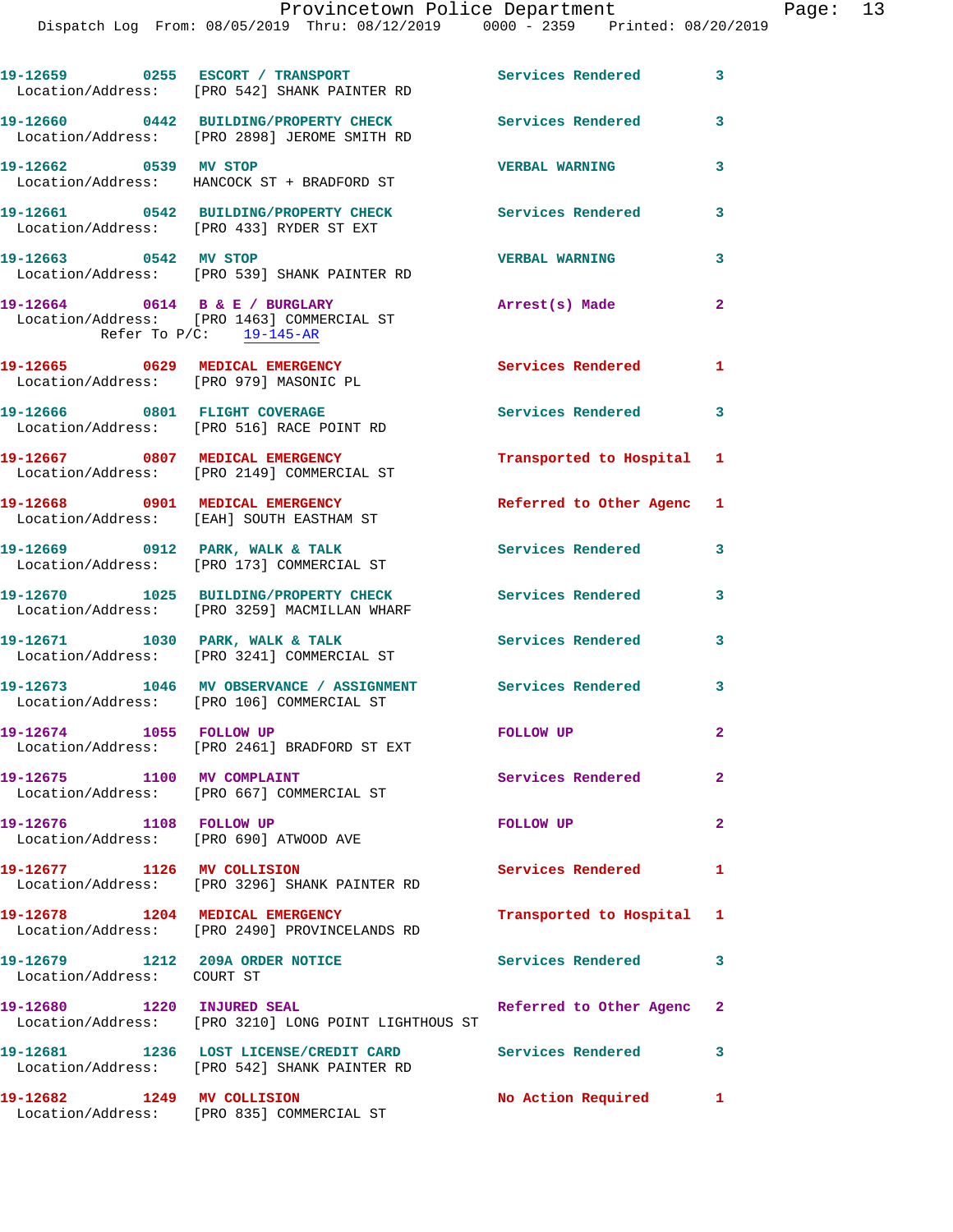|                                                               | Provincetown Police Department<br>Dispatch Log From: 08/05/2019 Thru: 08/12/2019 0000 - 2359 Printed: 08/20/2019 |                           |              | Page: 14 |  |
|---------------------------------------------------------------|------------------------------------------------------------------------------------------------------------------|---------------------------|--------------|----------|--|
|                                                               | 19-12683 1322 PET PANTRY Services Rendered 3<br>Location/Address: [PRO 3296] SHANK PAINTER RD                    |                           |              |          |  |
|                                                               | 19-12684 1339 FOLLOW UP<br>Location/Address: [PRO 2461] BRADFORD ST EXT                                          | FOLLOW UP                 | $\mathbf{2}$ |          |  |
|                                                               |                                                                                                                  | Services Rendered 3       |              |          |  |
|                                                               | 19-12686 1343 LOST IPHONE 6<br>Location/Address: [PRO 542] SHANK PAINTER RD                                      | <b>Services Rendered</b>  | 3            |          |  |
|                                                               | 19-12687 1430 SHOPLIFTING<br>Location/Address: [PRO 2463] COMMERCIAL ST                                          | Services Rendered 3       |              |          |  |
| Location/Address: COMMERCIAL ST                               | 19-12688 1500 COMPLAINT - GENERAL SPOKEN TO                                                                      |                           | 3            |          |  |
|                                                               | 19-12689 1609 MV OBSERVANCE / ASSIGNMENT Services Rendered 3<br>Location/Address: SHANK PAINTER RD + COURT ST    |                           |              |          |  |
|                                                               | 19-12690 1610 ANIMAL CALL<br>Location/Address: [PRO 539] SHANK PAINTER RD                                        | No Action Required 2      |              |          |  |
|                                                               | 19-12691 1703 BIKE - ACCIDENT<br>Location/Address: [PRO 2931] COMMERCIAL ST                                      | Transported to Hospital 1 |              |          |  |
|                                                               | 19-12693 1734 PARKING COMPLAINT<br>Location/Address: [PRO 105] COMMERCIAL ST                                     | No Action Required 3      |              |          |  |
|                                                               | 19-12695 1819 DISTURBANCE - FIGHT / ARGUMENT GONE ON ARRIVAL<br>Location/Address: [PRO 1994] COMMERCIAL ST       |                           | 1            |          |  |
| Location/Address: [PRO 2513] ROUTE 6                          | 19-12696 1944 MV STOP                                                                                            | <b>VERBAL WARNING</b>     | 3            |          |  |
| 19-12697 1946 MV STOP<br>Location/Address: [PRO 2479] ROUTE 6 |                                                                                                                  | <b>VERBAL WARNING</b>     | 3            |          |  |
| 19-12698 1948 MV STOP<br>Location/Address: [PRO 2479] ROUTE 6 |                                                                                                                  | <b>VERBAL WARNING</b>     | 3            |          |  |
|                                                               | 19-12699 2004 MEDICAL EMERGENCY<br>Location/Address: [PRO 1892] SHANK PAINTER RD                                 | <b>PATIENT REFUSAL</b>    | 1            |          |  |
| 19-12700 2040 MV STOP                                         | Location/Address: [PRO 1515] BRADFORD ST                                                                         | <b>VERBAL WARNING</b>     | 3            |          |  |
| 19-12701 2044 HAZARDS<br>Location/Address: [PRO 2479] ROUTE 6 |                                                                                                                  | <b>GONE ON ARRIVAL</b>    | $\mathbf{2}$ |          |  |
| 19-12703 2127 BAR CHECK                                       | Location/Address: [PRO 3702] COMMERCIAL ST                                                                       | <b>Services Rendered</b>  | 3            |          |  |
| 19-12704 2129 HAZARDS                                         | Location/Address: [PRO 848] COMMERCIAL ST                                                                        | <b>Services Rendered</b>  | $\mathbf{2}$ |          |  |

**19-12705 2227 MV STOP VERBAL WARNING 3** 

**19-12706 2311 MV STOP VERBAL WARNING 3** 

**19-12711 2346 BAR CHECK Services Rendered 3**  Location/Address: [PRO 3443] COMMERCIAL ST

Location/Address: [PRO 3912] SHANK PAINTER RD

Location/Address: [PRO 3004] BRADFORD ST

**19-12708 2329 MV STOP VERBAL WARNING 3**  Location: [PRO 3431] LOPES SQUARE

19-12710 2340 BAR CHECK Services Rendered 3 Location/Address: [PRO 399] COMMERCIAL ST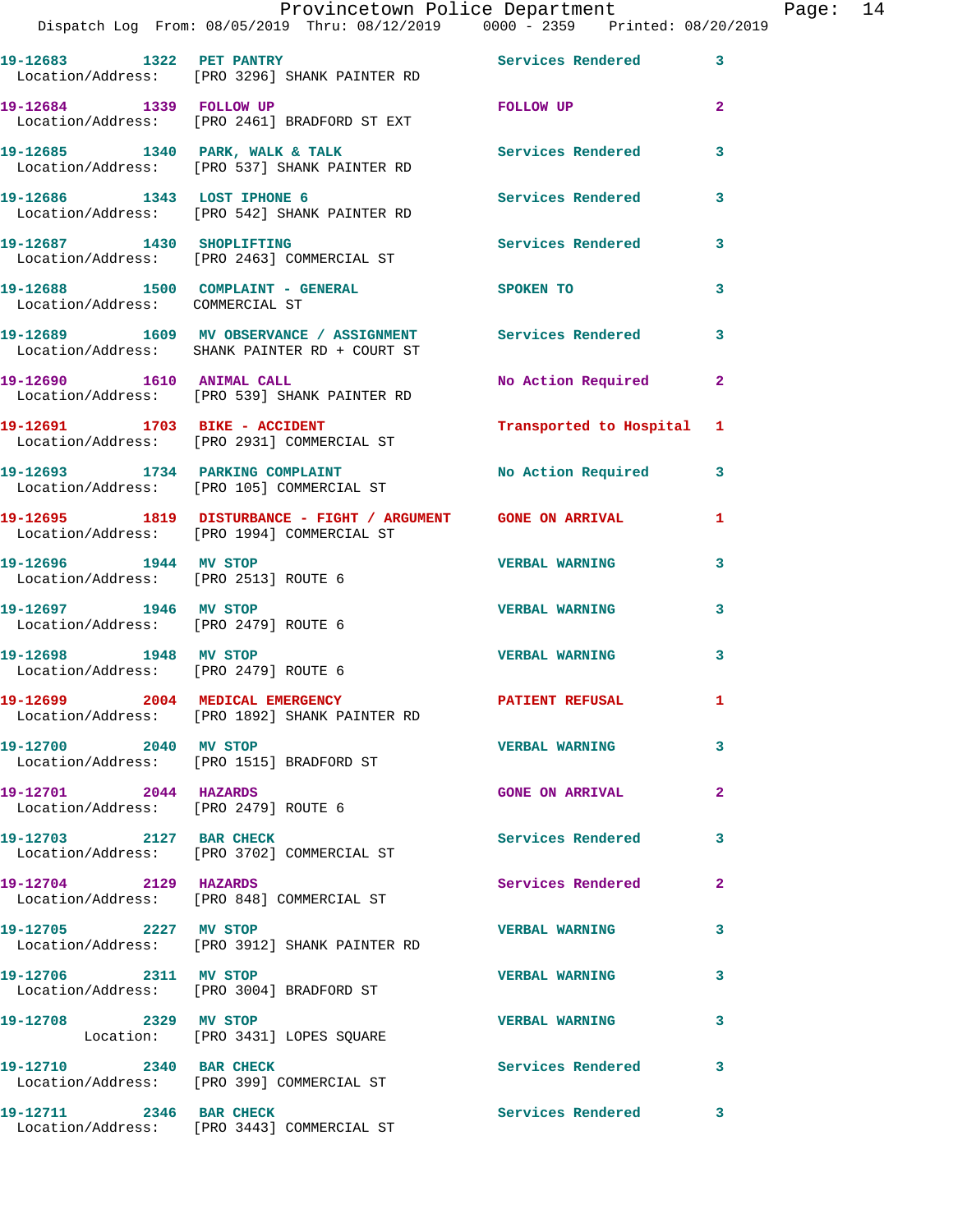| 19-12712 2357 BAR CHECK                                 | Location/Address: [PRO 3276] COMMERCIAL ST                                         | Services Rendered 3       |              |
|---------------------------------------------------------|------------------------------------------------------------------------------------|---------------------------|--------------|
| 19-12713 2357 BAR CHECK                                 | Location/Address: [PRO 3236] COMMERCIAL ST                                         | Services Rendered 3       |              |
| For Date: $08/11/2019$ - Sunday                         |                                                                                    |                           |              |
| 19-12714 0008 MV STOP                                   | Location/Address: [PRO 4136] BRADFORD ST                                           | <b>VERBAL WARNING</b>     | 3            |
| 19-12715 0017 MV STOP                                   | Location/Address: [PRO 37] BRADFORD ST                                             | <b>VERBAL WARNING</b>     | 3            |
| 19-12716 0019 MV STOP<br>Location/Address: RYDER ST EXT |                                                                                    | <b>VERBAL WARNING</b>     | 3            |
| 19-12717 0028 MV STOP<br>Location/Address: RYDER ST EXT |                                                                                    | <b>VERBAL WARNING</b>     | 3            |
| 19-12718 0040 MV STOP                                   | Location: [PRO 3456] RYDER ST LOT                                                  | <b>VERBAL WARNING</b>     | 3            |
|                                                         | 19-12720 0058 BUILDING/PROPERTY CHECK<br>Location/Address: [PRO 197] COMMERCIAL ST | BLDG/PROP Checked/Secur 3 |              |
| Location/Address: RYDER ST                              | 19-12722 0058 TRAFFIC CONTROL                                                      | Services Rendered 3       |              |
| 19-12724 0137 MV STOP                                   | Location/Address: [PRO 2543] MACMILLAN WHARF                                       | <b>VERBAL WARNING</b>     | 3            |
| Location/Address: [TRU 310] ROUTE 6                     | 19-12725 0153 ASSIST DEPARTMENT / MUTUAL AID Services Rendered 3                   |                           |              |
|                                                         | 19-12726 0201 GENERAL INFO<br>Location/Address: [PRO 3276] COMMERCIAL ST           | No Action Required        | 3            |
|                                                         | 19-12727 0323 BUILDING/PROPERTY CHECK<br>Location/Address: [PRO 516] RACE POINT RD | BLDG/PROP Checked/Secur 3 |              |
|                                                         | 19-12728 0330 BUILDING/PROPERTY CHECK<br>Location/Address: [PRO 515] RACE POINT RD | BLDG/PROP Checked/Secur 3 |              |
|                                                         |                                                                                    | <b>Services Rendered</b>  | 3            |
| Location/Address: ROUTE 6 + SNAIL RD                    | 19-12730 0428 MV OBSERVANCE / ASSIGNMENT Services Rendered                         |                           | $\mathbf{3}$ |
|                                                         | 19-12731 0545 PARK, WALK & TALK<br>Location/Address: [PRO 3259] MACMILLAN WHARF    | <b>Services Rendered</b>  | 3            |
|                                                         | 19-12733 0605 BUILDING/PROPERTY CHECK<br>Location/Address: [PRO 519] RACE POINT RD | <b>Services Rendered</b>  | 3            |
| 19-12735 0647 VANDALISM                                 | Location/Address: [PRO 146] COMMERCIAL ST                                          | <b>Services Rendered</b>  | 3            |
|                                                         | 19-12736 0707 LOST IPHONE<br>Location/Address: [PRO 542] SHANK PAINTER RD          | <b>Services Rendered</b>  | 3            |
| 19-12737 0724 FLIGHT COVERAGE                           | Location/Address: [PRO 516] RACE POINT RD                                          | Services Rendered         | $\mathbf{3}$ |
| Location/Address: [PRO 3287] ROUTE 6                    | 19-12738 0740 PROPERTY CHECK REQUEST Services Rendered                             |                           | 3            |
|                                                         | 19-12739 6832 DISTURBANCE - FIGHT / ARGUMENT Arrest(s) Made                        |                           | $\mathbf{1}$ |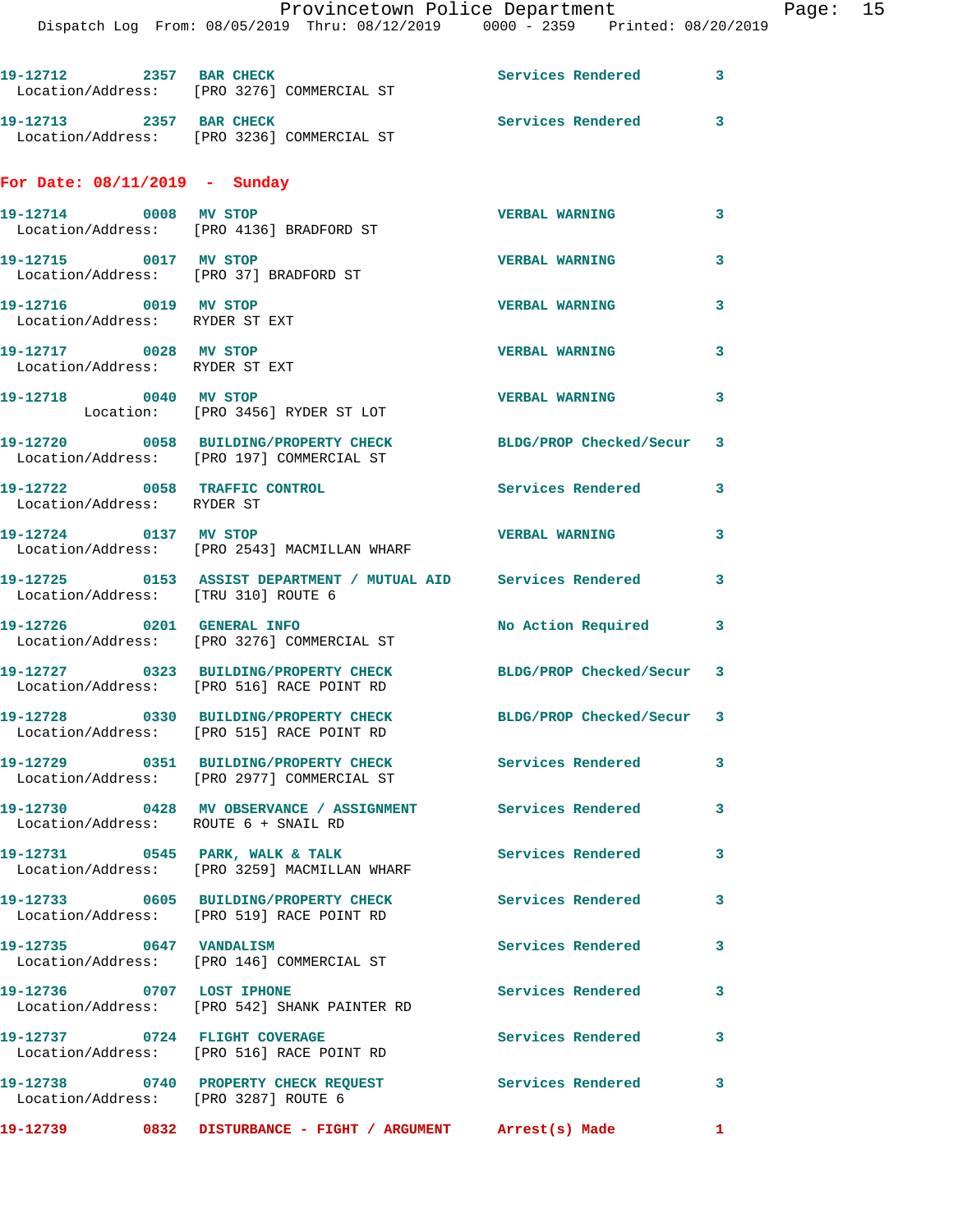|                                                                    | Provincetown Police Department<br>Dispatch Log From: 08/05/2019 Thru: 08/12/2019 0000 - 2359 Printed: 08/20/2019 |                          |                |
|--------------------------------------------------------------------|------------------------------------------------------------------------------------------------------------------|--------------------------|----------------|
|                                                                    | Location/Address: [PRO 539] SHANK PAINTER RD<br>Refer To Arrest: 19-146-AR                                       |                          |                |
| 19-12743 0932 911 MISDIAL                                          | Location/Address: [PRO 564] BAYBERRY AVE                                                                         | Services Rendered        | 1              |
| 19-12744 1025 FOLLOW UP                                            | Location/Address: [PRO 2461] BRADFORD ST EXT                                                                     | <b>FOLLOW UP</b>         | $\mathbf{2}$   |
| 19-12745 1112 FOLLOW UP<br>Refer To Arrest: 19-146-AR              | Location/Address: [PRO 539] SHANK PAINTER RD                                                                     | FOLLOW UP                | $\mathbf{2}$   |
| 19-12746 1128 HAZARDS                                              | Location/Address: [PRO 3456] RYDER ST EXT                                                                        | Referred to Other Agenc  | $\mathbf{2}$   |
|                                                                    | 19-12747 1150 ALARM - FIRE<br>Location/Address: [PRO 2977] COMMERCIAL ST                                         | False Alarm              | 1              |
| 19-12749 1209 MV COLLISION<br>Refer To Accident: 19-61-AC          | Location/Address: [PRO 724] BRADFORD ST                                                                          | <b>Services Rendered</b> | 1              |
| 19-12750 1229 MV HIT & RUN<br>Refer To Accident: 19-62-AC          | Location/Address: [PRO 352] COMMERCIAL ST                                                                        | <b>Services Rendered</b> | $\mathbf{2}$   |
|                                                                    | 19-12751 1300 MEDICAL EMERGENCY<br>Location/Address: [PRO 1255] COMMERCIAL ST                                    | PATIENT REFUSAL          | 1              |
|                                                                    | 19-12753 1323 MEDICAL EMERGENCY<br>Location/Address: [PRO 542] SHANK PAINTER RD                                  | Transported to Hospital  | 1              |
|                                                                    | 19-12754 1453 MEDICAL EMERGENCY<br>Location/Address: [PRO 106] COMMERCIAL ST                                     | Transported to Hospital  | 1              |
|                                                                    | 19-12755 1515 MV COMPLAINT<br>Location/Address: [PRO 1114] STANDISH ST                                           | Could Not Locate         | $\overline{a}$ |
|                                                                    | 19-12756 1532 PARKING COMPLAINT<br>Location/Address: PEARL ST + FISHBURN CT                                      | Citation / Warning Issu  | 3              |
|                                                                    | 19-12758 1559 MEDICAL EMERGENCY<br>Location/Address: [PRO 146] COMMERCIAL ST                                     | Services Rendered        | 1              |
|                                                                    | 19-12757 1600 PARK, WALK & TALK<br>Location/Address: [PRO 105] COMMERCIAL ST                                     | No Action Required       | 3              |
|                                                                    | 19-12759 1644 PARK, WALK & TALK<br>Location/Address: [PRO 165] COMMERCIAL ST                                     | No Action Required       | 3              |
|                                                                    | 19-12760 1709 COMPLAINT - GENERAL<br>Location/Address: [PRO 329] COMMERCIAL ST                                   | SPOKEN TO                | 3              |
| 19-12770 1730 ANIMAL CALL                                          | Location/Address: [PRO 542] SHANK PAINTER RD                                                                     | Services Rendered        | $\mathbf{2}$   |
| 19-12761 1752 MEDICAL EMERGENCY                                    | Location/Address: [PRO 3670] SHANK PAINTER RD                                                                    | Services Rendered        | 1              |
| 19-12762 1813 FOLLOW UP                                            | Location/Address: [PRO 285] COMMERCIAL ST                                                                        | <b>FOLLOW UP</b>         | 2              |
| 19-12763 1822 BAR CHECK                                            | Location/Address: [PRO 3837] COMMERCIAL ST                                                                       | Services Rendered        | 3              |
| 19-12764 1823 MV STOP                                              | Location/Address: [PRO 549] STANDISH ST                                                                          | <b>VERBAL WARNING</b>    | 3              |
| 19-12765 1825 ANIMAL CALL<br>Location/Address: [PRO 1273] ALDEN ST |                                                                                                                  | Services Rendered        | 2              |

Page: 16<br>019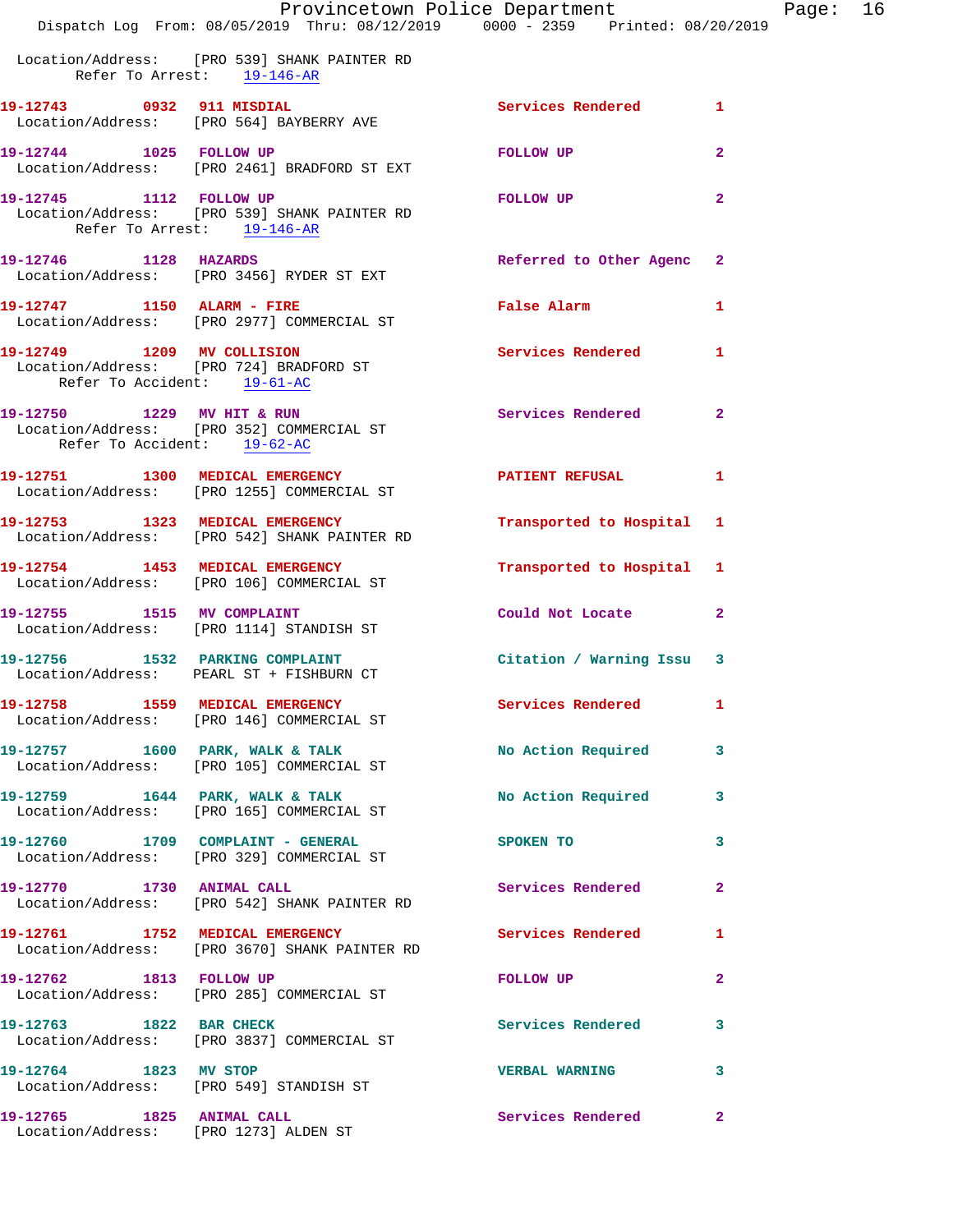| 19-12766 1908 MV STOP                                                | Location/Address: [PRO 2513] ROUTE 6                                                                                    | Citation / Warning Issu 3 |              |
|----------------------------------------------------------------------|-------------------------------------------------------------------------------------------------------------------------|---------------------------|--------------|
| Location/Address: [PRO 2479] ROUTE 6                                 | 19-12767 1921 SERVICE CALL - POLICE                                                                                     | SPOKEN TO                 | 3            |
| 19-12768 1941 MV STOP<br>Location/Address: ROUTE 6 + SNAIL RD        |                                                                                                                         | SPOKEN TO                 | 3            |
|                                                                      | 19-12769 2000 BUILDING/PROPERTY CHECK<br>Location/Address: [PRO 519] RACE POINT RD                                      | BLDG/PROP Checked/Secur 3 |              |
| 19-12771 2023 MV STOP                                                | Location/Address: [PRO 2513] ROUTE 6                                                                                    | <b>VERBAL WARNING</b>     | 3            |
| 19-12772 2030 MV STOP                                                | Location: [PRO 3431] LOPES SQUARE                                                                                       | <b>VERBAL WARNING</b>     | 3            |
|                                                                      | 19-12773 2037 TRAFFIC CONTROL<br>Location/Address: [PRO 105] COMMERCIAL ST                                              | <b>Services Rendered</b>  | 3            |
|                                                                      | 19-12774 2043 CROWDS/OVERCROWDING<br>Location/Address: [PRO 105] COMMERCIAL ST                                          | <b>Services Rendered</b>  | $\mathbf{2}$ |
| 19-12775 2047 BAR CHECK                                              | Location/Address: [PRO 4152] BRADFORD ST                                                                                | <b>Services Rendered</b>  | 3            |
| 19-12776 2103 MV STOP                                                | Location/Address: [PRO 2577] BRADFORD ST                                                                                | <b>VERBAL WARNING</b>     | 3            |
| 19-12777 2121 911 - GENERAL<br>Location/Address: [PRO 3222] ALDEN ST |                                                                                                                         | Services Rendered         | 1            |
| Location/Address: [PRO 2788] YOUNGS CT                               | 19-12778 2225 MEDICAL EMERGENCY                                                                                         | Transported to Hospital 1 |              |
|                                                                      | 19-12779 2313 MV OBSERVANCE / ASSIGNMENT Services Rendered 3<br>Location/Address: [PRO 2489] BRADFORD ST                |                           |              |
| For Date: $08/12/2019$ - Monday                                      |                                                                                                                         |                           |              |
| 19-12780 0013 NOISE COMPLAINT<br>Location/Address: BRADFORD ST       |                                                                                                                         | SPOKEN TO                 | 3            |
|                                                                      | Location/Address: [PRO 182] COMMERCIAL ST                                                                               | BLDG/PROP Checked/Secur 3 |              |
|                                                                      | 19-12782 0030 BUILDING/PROPERTY CHECK<br>Location/Address: [PRO 175] COMMERCIAL ST                                      | BLDG/PROP Checked/Secur 3 |              |
|                                                                      | 19-12783 0032 BUILDING/PROPERTY CHECK<br>Location/Address: [PRO 1638] COMMERCIAL ST                                     | BLDG/PROP Checked/Secur 3 |              |
|                                                                      | 19-12784 0033 BUILDING/PROPERTY CHECK<br>Location/Address: [PRO 197] COMMERCIAL ST                                      | BLDG/PROP Checked/Secur 3 |              |
|                                                                      | 19-12785 0042 BUILDING/PROPERTY CHECK<br>Location/Address: [PRO 1952] COMMERCIAL ST                                     | BLDG/PROP Checked/Secur 3 |              |
|                                                                      | 19-12787 0134 MV OBSERVANCE / ASSIGNMENT Services Rendered<br>Location/Address: [PRO 2489] BRADFORD ST                  |                           | 3            |
|                                                                      | 19-12786      0136   MV OBSERVANCE / ASSIGNMENT      Services Rendered<br>Location/Address: [PRO 3912] SHANK PAINTER RD |                           | 3            |
| 19-12788 0156 NOISE COMPLAINT<br>Location/Address: COMMERCIAL ST     |                                                                                                                         | SPOKEN TO                 | 3            |

**19-12791 0321 BUILDING/PROPERTY CHECK BLDG/PROP Checked/Secur 3**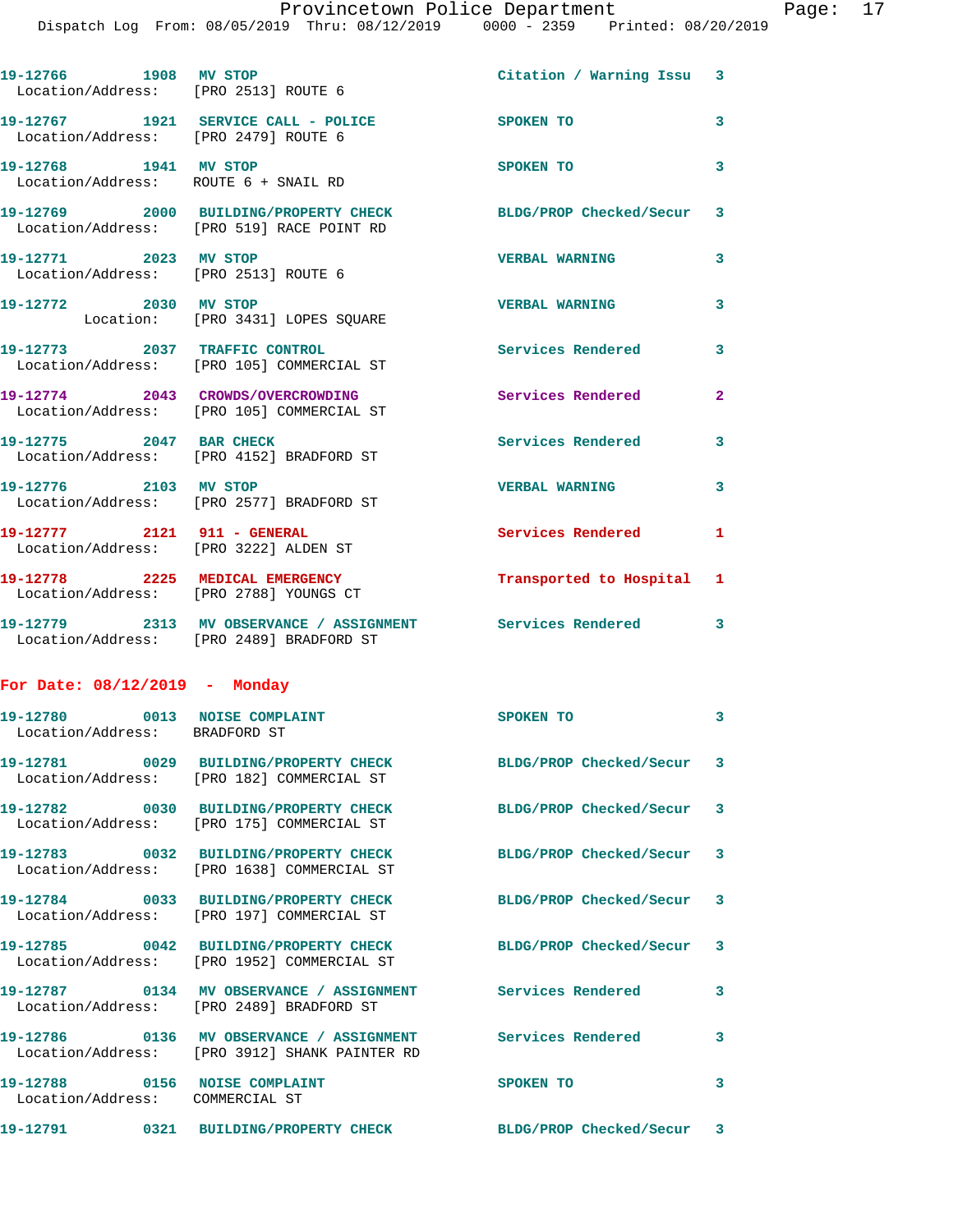|                                                                      | Provincetown Police Department<br>Dispatch Log From: 08/05/2019 Thru: 08/12/2019 0000 - 2359 Printed: 08/20/2019        |                           | Page: 18     |  |
|----------------------------------------------------------------------|-------------------------------------------------------------------------------------------------------------------------|---------------------------|--------------|--|
|                                                                      | Location/Address: [PRO 440] HARRY KEMP WAY                                                                              |                           |              |  |
| Location/Address: SHANK PAINTER RD                                   | 19-12792 0430 MEDICAL EMERGENCY                                                                                         | Services Rendered 1       |              |  |
|                                                                      | 19-12793 0532 BUILDING/PROPERTY CHECK Services Rendered 3<br>Location/Address: [PRO 433] RYDER ST EXT                   |                           |              |  |
|                                                                      | 19-12794 0601 MEDICAL EMERGENCY<br>Location/Address: [PRO 106] COMMERCIAL ST                                            | Transported to Hospital 1 |              |  |
|                                                                      | 19-12795 0618 SERVICE CALL - POLICE 3 Services Rendered 3<br>Location/Address: [PRO 516] RACE POINT RD                  |                           |              |  |
|                                                                      | 19-12796 0730 MV STOP<br>Location/Address: SNAIL RD + ROUTE 6                                                           | <b>VERBAL WARNING</b>     | 3            |  |
|                                                                      | 19-12797 0805 BUILDING/PROPERTY CHECK Services Rendered<br>Location/Address: [PRO 3259] MACMILLAN WHARF                 |                           | 3            |  |
| Location/Address: ROUTE 6                                            | 19-12799 0921 MV OBSERVANCE / ASSIGNMENT Services Rendered                                                              |                           | $\mathbf{3}$ |  |
|                                                                      | 19-12800 0924 MV OBSERVANCE / ASSIGNMENT No Action Required<br>Location/Address: [PRO 106] COMMERCIAL ST                |                           | 3            |  |
| Location/Address: COMMERCIAL ST                                      | 19-12801 0939 MEDICAL EMERGENCY                                                                                         | Transported to Hospital 1 |              |  |
|                                                                      | 19-12802 0942 TRAFFIC CONTROL<br>Location/Address: WINTHROP ST + COMMERCIAL ST                                          | <b>Services Rendered</b>  | 3            |  |
|                                                                      | 19-12803 1007 NOISE COMPLAINT<br>Location/Address: [PRO 287] COMMERCIAL ST                                              | Services Rendered 3       |              |  |
|                                                                      | 19-12805 1010 BIKE - GENERAL<br>Location/Address: [PRO 2500] COMMERCIAL ST                                              | Services Rendered         | $\mathbf{2}$ |  |
|                                                                      | 19-12806 1030 MEDICAL EMERGENCY 1 Transported to Hospital 1<br>Location/Address: [PRO 440] HARRY KEMP WAY               |                           |              |  |
|                                                                      | 19-12807           1036 DISTURBANCE - FIGHT / ARGUMENT           SPOKEN TO<br>Location/Address: [PRO 175] COMMERCIAL ST |                           |              |  |
| 19-12809 1139 FOLLOW UP                                              | Location/Address: [PRO 440] HARRY KEMP WAY<br>Refer To Arrest: 19-143-AR                                                | FOLLOW UP                 | 2            |  |
|                                                                      | 19-12810 1149 LOST PROPERTY<br>Location/Address: [PRO 542] SHANK PAINTER RD                                             | <b>Services Rendered</b>  | 3            |  |
|                                                                      | 19-12811 1151 MV HIT & RUN<br>Location/Address: [PRO 357] COMMERCIAL ST                                                 | <b>Services Rendered</b>  | $\mathbf{2}$ |  |
|                                                                      | Location/Address: [PRO 3222] ALDEN ST                                                                                   | Services Rendered         | 1            |  |
| 19-12813 1204 MV DISABLED                                            | Location/Address: [PRO 3296] SHANK PAINTER RD                                                                           | Services Rendered         | $\mathbf{2}$ |  |
|                                                                      | 19-12814 1221 MEDICAL EMERGENCY<br>Location/Address: [PRO 440] HARRY KEMP WAY                                           | Transported to Hospital 1 |              |  |
| 19-12816    1246    911 - GENERAL<br>Location/Address: COMMERCIAL ST |                                                                                                                         | Services Rendered         | 1            |  |
|                                                                      | 19-12817 1302 PARK, WALK & TALK<br>Location/Address: [PRO 146] COMMERCIAL ST                                            | Services Rendered         | 3            |  |
| 19-12818    1336    911 - GENERAL                                    | Location/Address: [PRO 2585] PROVINCELANDS RD                                                                           | Could Not Locate          | $\mathbf{1}$ |  |